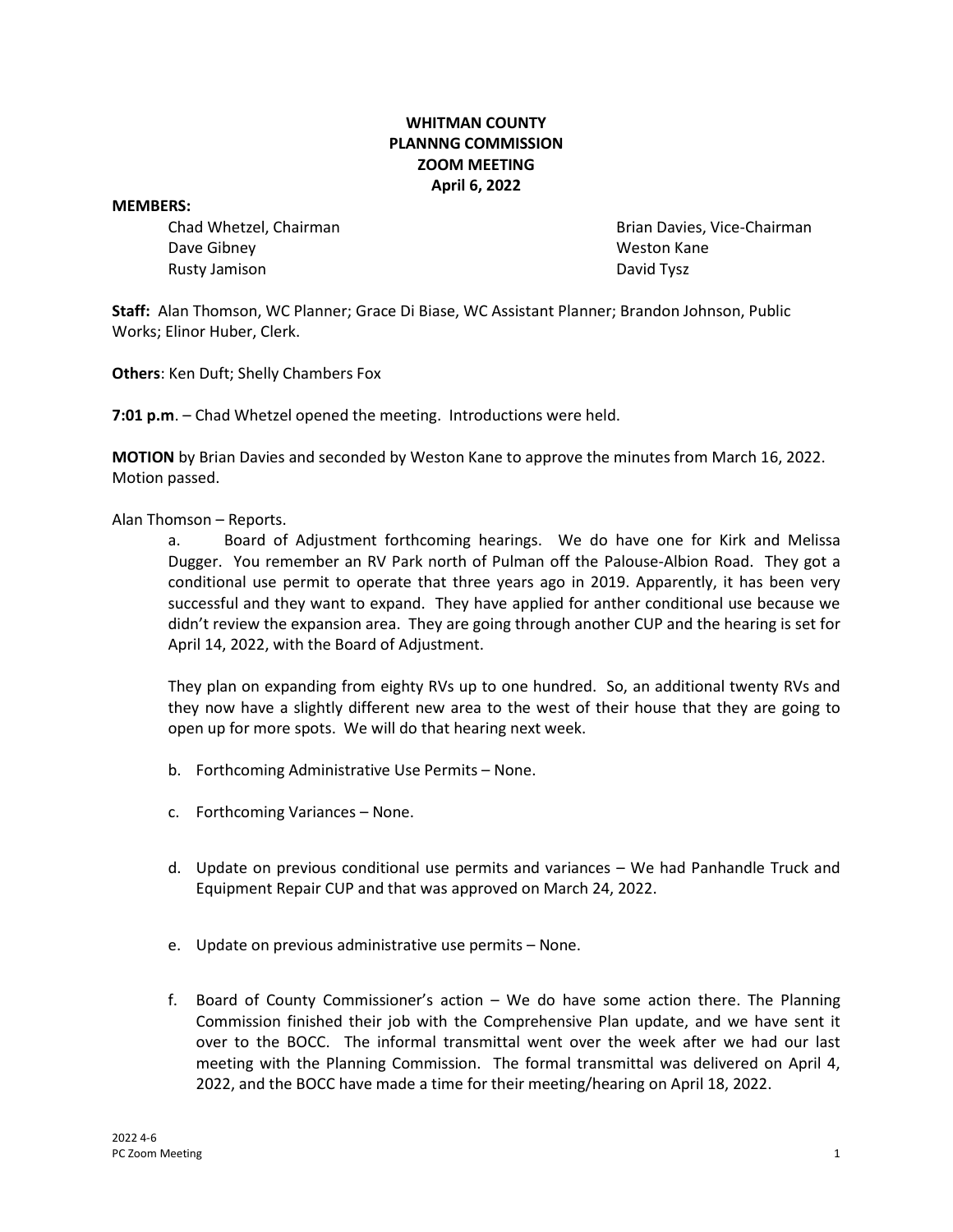At that time, they have a choice to accept what the Planning Commission sent over to them. They can send it back to the Planning Commission or have their own hearing if they want to change some things. I suspect that they are going to have their own hearing. They asked about the possible changes and, of course, this has to do with the rail line so they know about that and that is what I think is going to happen. So, on April  $18<sup>th</sup>$  they will open up to the public for comment and then they will probably make a time frame for the next hearing so that they can change the Findings that you sent over to them. So, on April  $18<sup>th</sup>$  you can tune in to that one online if you so want to.

- g. Update on previous Board of County Commissioner's action None.
- h. Forthcoming Shoreline of the State Substantial Development Permits None.
- i. Update on previous Shoreline of the State Substantial Development permits None.
- j. Planning Commission forthcoming hearings Nothing in the near future for the Planning Commission regarding hearings.

**Adjourned – 7:06 p.m.**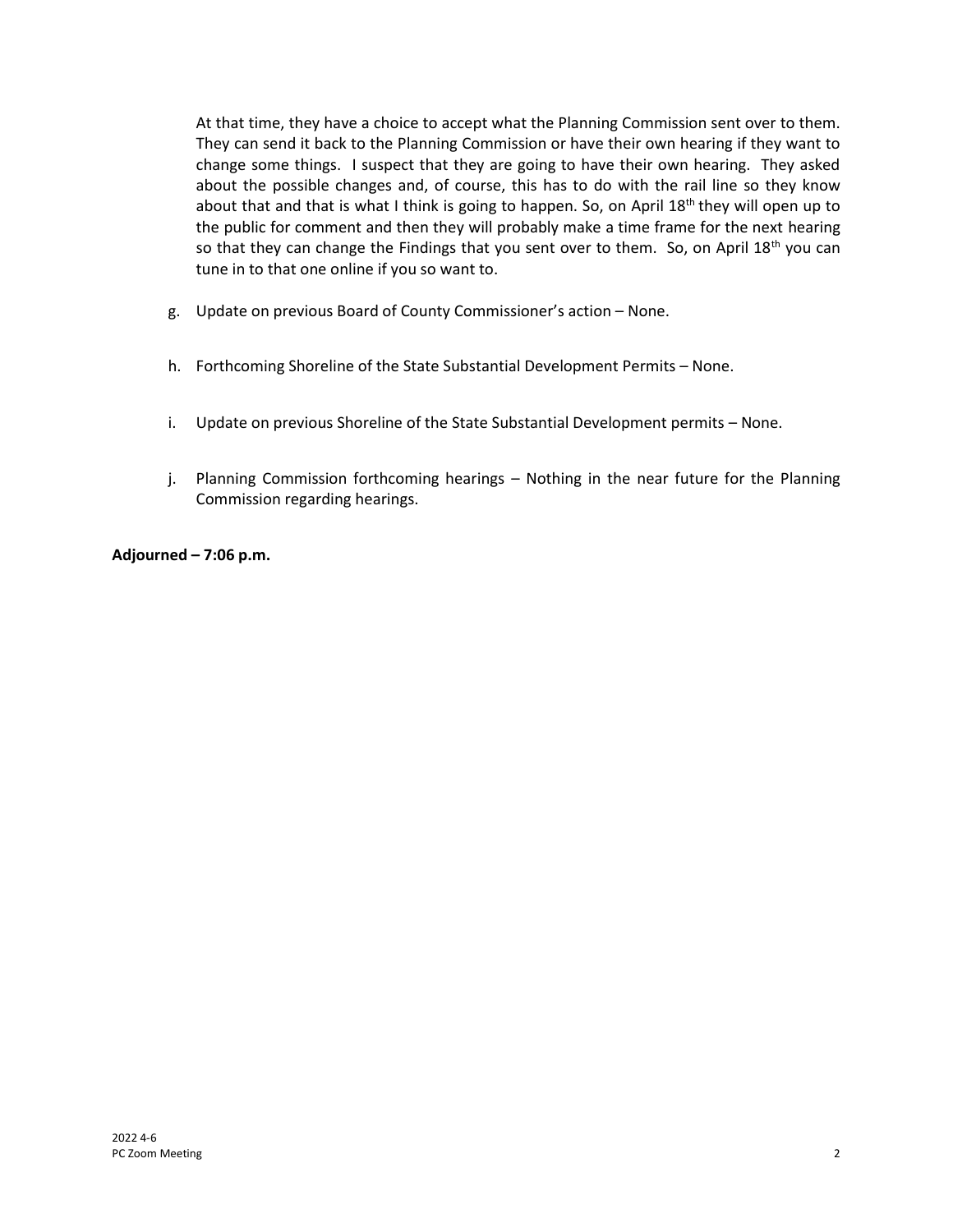## **WHITMAN COUNTY PLANNNG COMMISSION ZOOM WORKSHOP April 6, 2022**

**MEMBERS:**

Dave Gibney New York 1990 and the University Method Weston Kane Rusty Jamison **David Tysz David Tysz David Tysz** 

Chad Whetzel, Chairman Brian Davies, Vice-Chairman

**Staff:** Alan Thomson, WC Planner; Grace Di Biase, WC Assistant Planner; Brandon Johnson, Public Works; Elinor Huber, Clerk.

**Others**: Ken Duft; Shelly Chambers Fox

**7:07 p.m.** – Chad Whetzel opened up the workshop to unfinished business with the By-laws and Rules of Procedure for legislative and quasi-judicial hearings.

Brian Davies – I have a question for Alan. If the BOCC have a hearing and they want to change a bunch of stuff, does it come back to us?

Alan Thomson – No, it stays with them. If they have their own hearing the ball is in their court. On the 18<sup>th</sup> they technically could send it back to the Planning Commission for further review. I don't think that is going to happen. I think they are going to take it on themselves because we understand what they need to do.

Brian Davies – Is that going to be online?

Alan Thomson – Yes, and you just tune into the BOCC schedule and you'll see when it is coming up. On the 18<sup>th</sup> they will make their decision as to what they will do and my guess is they will make a time frame date for a further meeting/hearing. At that time, they can change the Findings.

Brian Davies – We can link into that meeting on the WC website?

Alan Thomson – Yes.

Brian Davies – Okay, thank you.

Chad Whetzel – Okay, is there anything else about the stuff we sent over to the BOCC?

Brian Davies – No, thanks, Chad.

Chad Whetzel – Okay, we will move on to our By-laws.

Alan Thomson – There is only one track change in here under Article V Meetings:

*A. Regularly scheduled commission meetings are held on the first Wednesday of each month at 7:00 p.m. The primary location shall be in the auditorium of the Public Service Building in*

2022 4-6 PC WORKSHOP  $200M$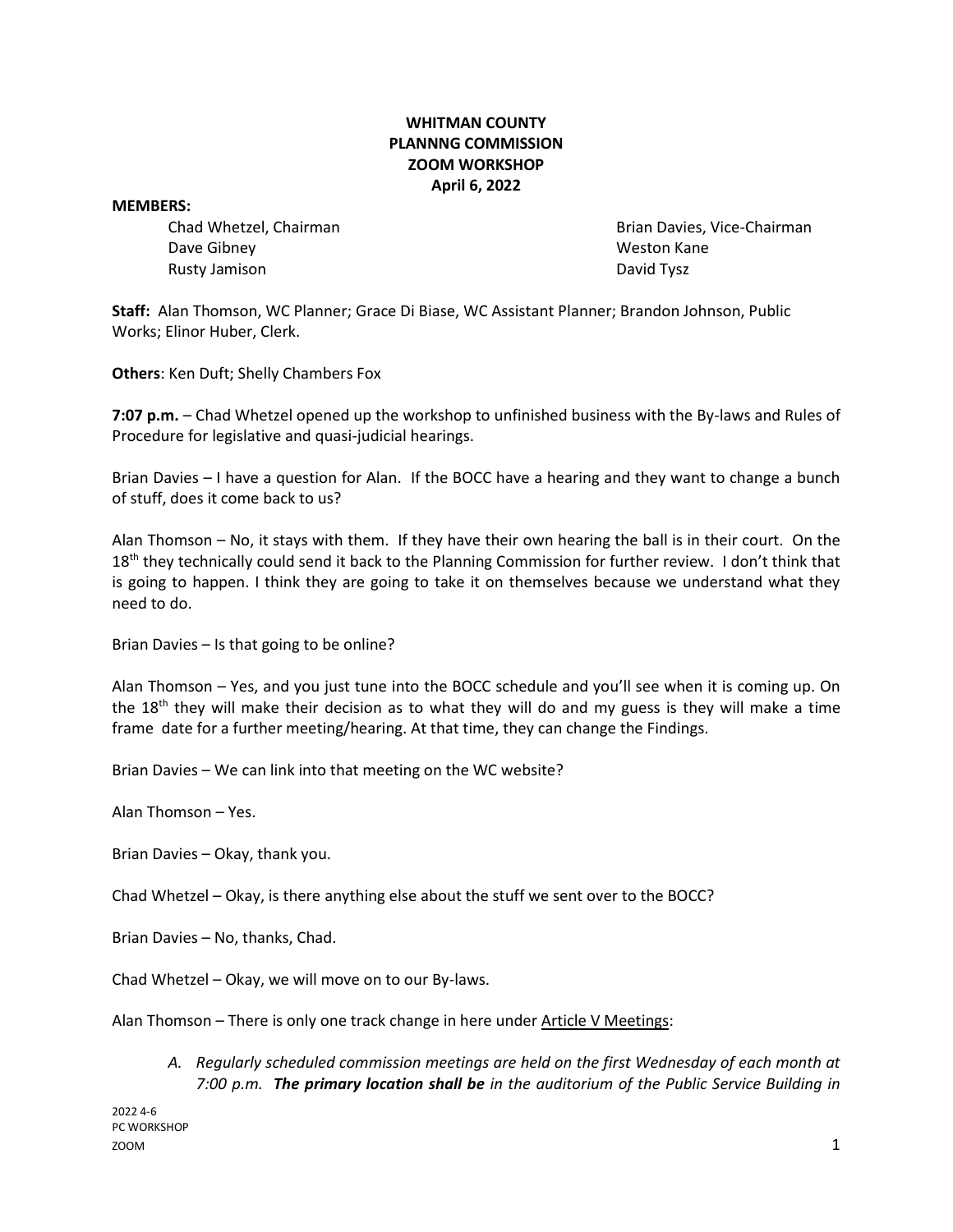*Colfax, Washington. An alternate location may be used with advanced notice in accordance with the Open Public Meetings Act. On-line/virtual meetings and hybrid online/in-person meetings are acceptable. When a regular meeting day falls on a legal holiday, the Commission will convene at the call of the Chair. Meetings may be canceled by the Chair, provided notice is given to Commission members.*

Alan Thomson – This is the language you wanted so you can discuss this and change it or accept it the way it is.

Chad Whetzel – That looks like I remember it.

Brian Davies – Good to me.

Rusty Jamison – Hi, guys. Sorry I'm late. We couldn't get the sound.

Chad Whetzel – Does anybody else have any comments?

Brian Davies – It is good to have that language in there.

Chad Whetzel – It really needs to be in there in case somebody wants to file an objection because we didn't follow the By-Laws.

Alan Thomson – So if you adopt this tonight, we can change that date at the end.

**MOTION** by Weston Kane and seconded by Brian Davies to adopt the By-Laws as amended. Roll call vote and everyone voted unanimous. Motion passed.

Alan Thomson – I will make the changes and send it out tomorrow to everyone.

Chad Whetzel – The next one is the rules for the Legislative Public Hearings.

1. Each person who speaks at this hearing shall register **their** his/her name and address on the roster. that is located at the speaker's table.

Chad Whetzel – Is everyone okay with #1? Okay, #2.

2. No person, including any Commission member, shall speak until **they** *he/she have been recognized by the Chair and have identified themselves. him/herself.*

Chad Whetzel – Okay, any objections to #2? Okay, #3.

- *3. No person shall address the Commission except at the speaker's table and without using the microphone.*
- *4. The first time an individual speaks, they he/she shall identify themselves him/herself giving address and nature of their his/her interest in the matter. Each additional time a speaker speaks they shall identify themselves.*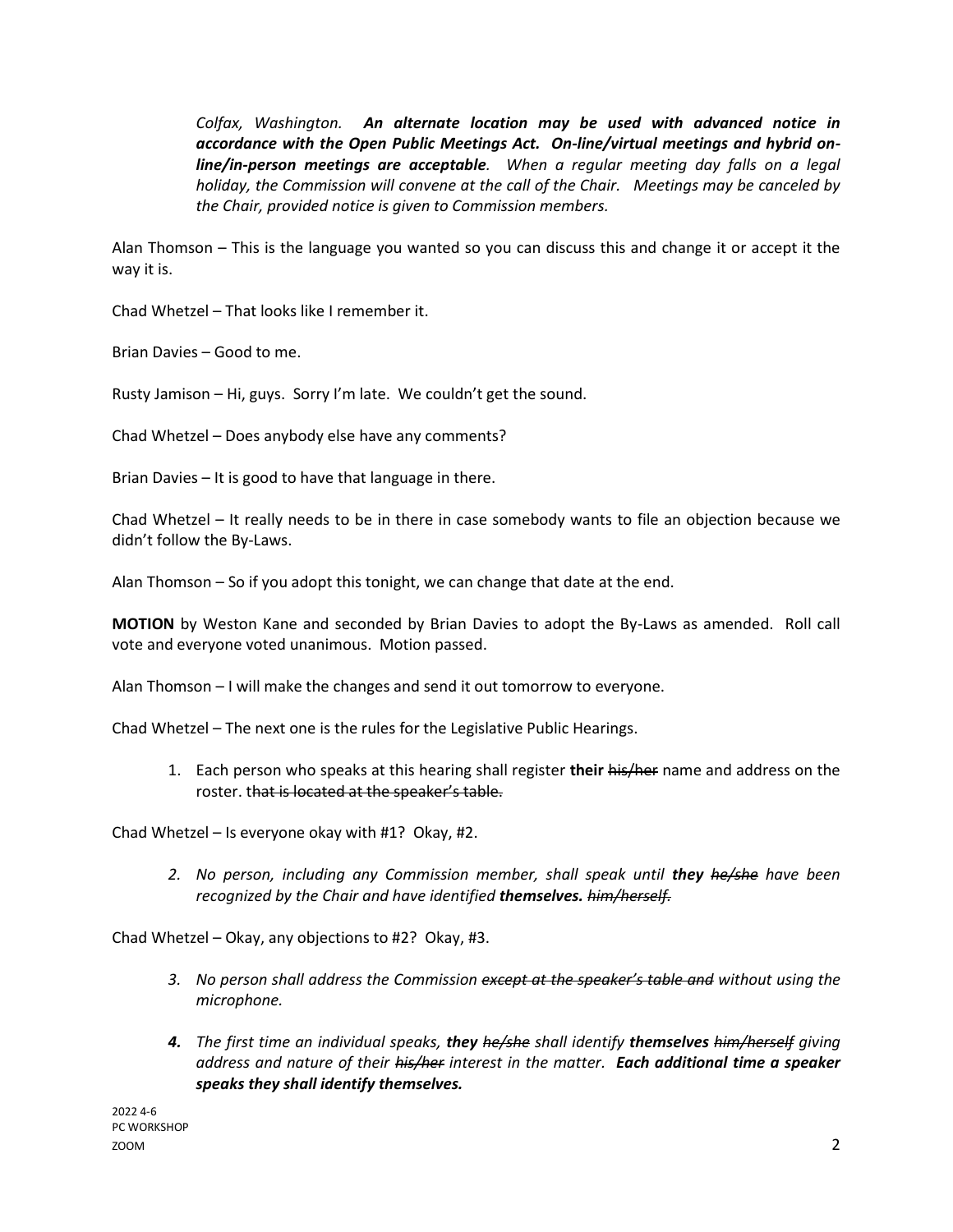Grace Di Biase – On #4, where it says, *"….shall identify themselves*…" maybe it should say "**give** their address" instead of "giving address."

Chad Whetzel – I think that is a good idea because that way you know where they are from.

Brian Davies – Provide an address?

Chad Whetzel – Yes, but you would also say,

Dave Gibney – How about "**stating their address** and nature."

Chad Whetzel – There you go. "Stating," I like that. So, that brings me to our last meeting. Maybe I'm wrong but it seemed like one of the gentlemen talking there actually leased land and owned land that was pertaining to some of what we were talking about. You have to be a WC resident, well, if you were an owner, you have to own land in WC to have a voice, correct?

Alan Thomson – No, not really.

Brian Davies – No, it's about land use, isn't it? if somebody is a lessee of land in WC, I would think we should at least have to hear them. Whoever they lease their land from is actually the person who should be speaking to us. But I guess if the lessee is passionate enough about it then we need to offer the time for them to speak.

Dave Gibney – If somebody from Vermont wants to speak publicly, we don't necessarily have to pay a lot of attention, but we have an obligation to listen to them.

Alan Thomson – Dave is right. Just because somebody does not live in WC doesn't mean they can't speak. We will always let them speak. Whether they have standing is the legal question and if they don't live here and can't show how things are going to harm them, then we just listen and move on.

Chad Whetzel – Okay, #5.

- *5. The Chair may impose time limits on each speaker, depending on the total number of individuals wishing to speak.*
- *6. Anyone at the public hearing who has physical evidence of any kind (letters, photos, maps, etc.) shall submit that evidence to the Staff Advisor or Secretary to be entered into the record at the time it is presented to the Commission. At least two copies of the document Documents should be submitted in at least two copies suitable for copying and distribution. One copy will be for the staff, and the other copy will be for distribution to Commission members.*

Alan Thomson – There aren't any changes that you wanted in #6. But read it anyway.

Brian Davies – So, it is just the ones in red.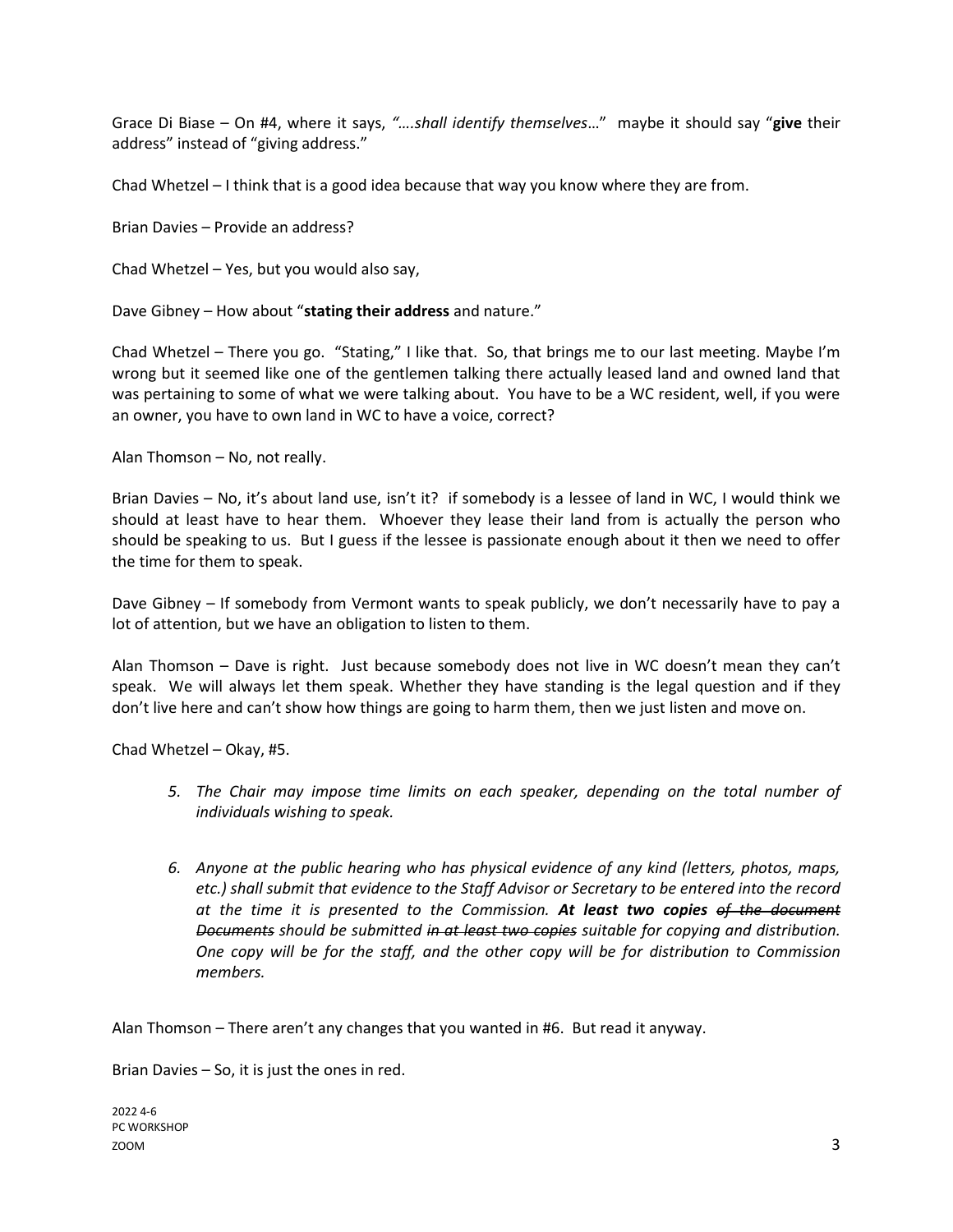Chad Whetzel – On #6 I think we might want to make an adjustment. Where is says, "Documents should be submitted in at least two copies..." I don't think we need the word, "in." Maybe it should be "with."

Weston Kane – You could say, "At least two copies of documents…"

Alan Thomson – Chad what you said, "Documents should be submitted with at least two copies," makes more sense.

Chad Whetzel – That makes it clearer.

Dave Gibney – I liked Weston's suggestion. "At least two copies of documents should be submitted." The general thing here is to have a copy to give to staff for the record and one to pass between the Commission presuming we are in-person.

Chad Whetzel – Okay, let's go to #7.

Alan Thomson – There were no track changes in that one.

*7. Speakers are discouraged from reading verbatim any letters that are already in the public hearing record, although it is acceptable for speakers to summarize such letters during their comments.*

Dave Gibney – Basically, this is a time saver. If they have written us a letter, there is no point in reading it to us. But if you have more to say, then say them.

- *8. The Chair, when appropriate, may take questions from Commission members or the audience regarding a speaker's presentation. The individual with a question to ask shall wait until the speaker finishes, and then direct that question to the Chair.*
- *9. Public hearings shall be continued to a later date at 10:00 p.m. unless a majority of the quorum present accept an extension of a finite period of time.*

Alan Thomson – So, the discussion last time, you wanted 10:00 p.m. instead of 11:00 p.m.

Chad Whetzel – Does it have to say Pacific Standard or Daylight?

Alan Thomson – Let's not worry about that.

*10. The hearing will open with a staff report.*

Chad Whetzel – No objections there? Is everybody satisfied with this?

**MOTION** by Dave Gibney and seconded by Weston Kane to approve the Legislative Procedure Rules and add a date at the bottom of the document. Roll call vote. Everyone voted yes. Motion passed.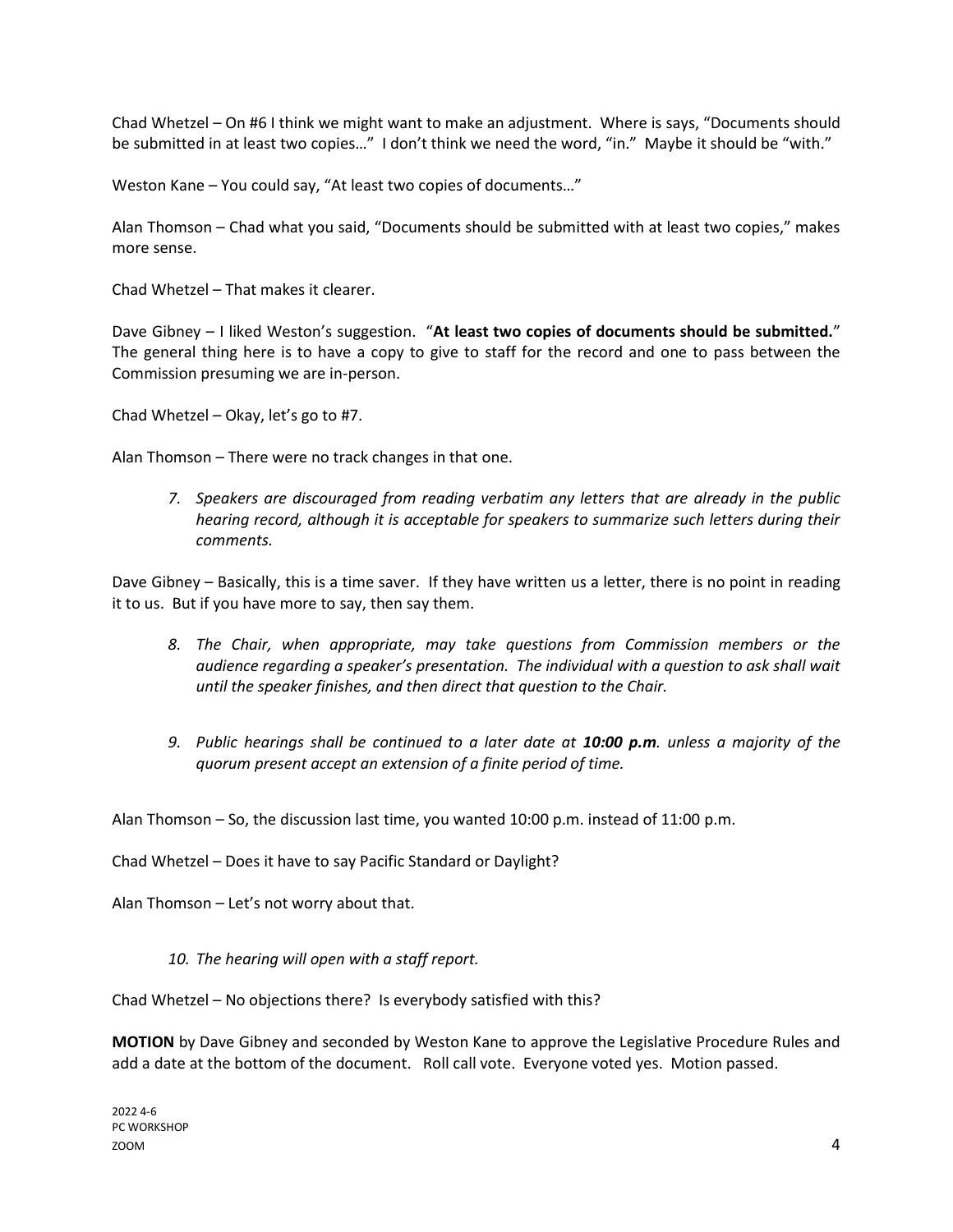Chad Whetzel – Let's go on to the Rules of Procedure for Quasi-judicial Public Hearings. We will give you time to read through this and then discuss it.

Brian Davies – Alan, can you explain the difference between the quasi-judicial and legislative hearings?

Alan Thomson – An example of the Quasi-judicial would be a conditional use permit or a variance, something that affects an individual landowner. Legislative is typically the whole county so this is more like a legal case. You are dealing with an individual landowner that wants to change something on their property and we want to make sure that they are not being favored in any way. It goes through a sort of quasi-judicial process.

Brian Davies – So, that includes conditional use permits, administrative use permits and zone changes?

Alan Thomson – And variances, yes. Because that affects one property, not everybody else's property in WC. That is basically the difference there is when you are changing something for an individual property or property owner that needs to be done fairly.

Brian Davies – The other is like what we did with the comp plan or cannabis ordinance and that was legislative.

Chad Whetzel – Okay, so are there any changes to the first section?

This public hearing is a "quasi-judicial" hearing because it involves the legal rights of specific parties and pertains to a particular geographical area. In these cases, the Commission acts like a judge by determining the legal rights, duties, and privileges of specific parties in the hearing (hence the term "quasi-judicial.") The fundamental purpose of a quasi-judicial hearing is to provide the affected parties due process, which requires notice of the proceedings and an opportunity to be heard.

1. Each person who speaks at this hearing shall register **their** his/her name, address, and position (e.g., proponent, opponent, or **neutral**) on the roster. that is located at the speaker's table.

Chad Whetzel – There is one thing that we should change in there. When we say "proponent or opponent," should we also include "neutral?"

Rusty Jamison – I don't think you should do that because you're going to get a lot of people talking there and you're going to make a decision on what they are saying whether they are opposing. I was thinking of when we had the whole town of Dusty there for that other meeting.

Chad Whetzel – Most of the time we don't have too many neutral people but every once in a while, we will have a couple of people who are just raising concerns one way or another and they don't necessarily have an opinion on it. It doesn't matter to me, one way or the other but I just thought maybe we should include neutral there.

Dave Gibney -You need to let people who are neutral have a say like everybody else. I think Chad is right. It is down below in #5. During the registration they need to make a choice.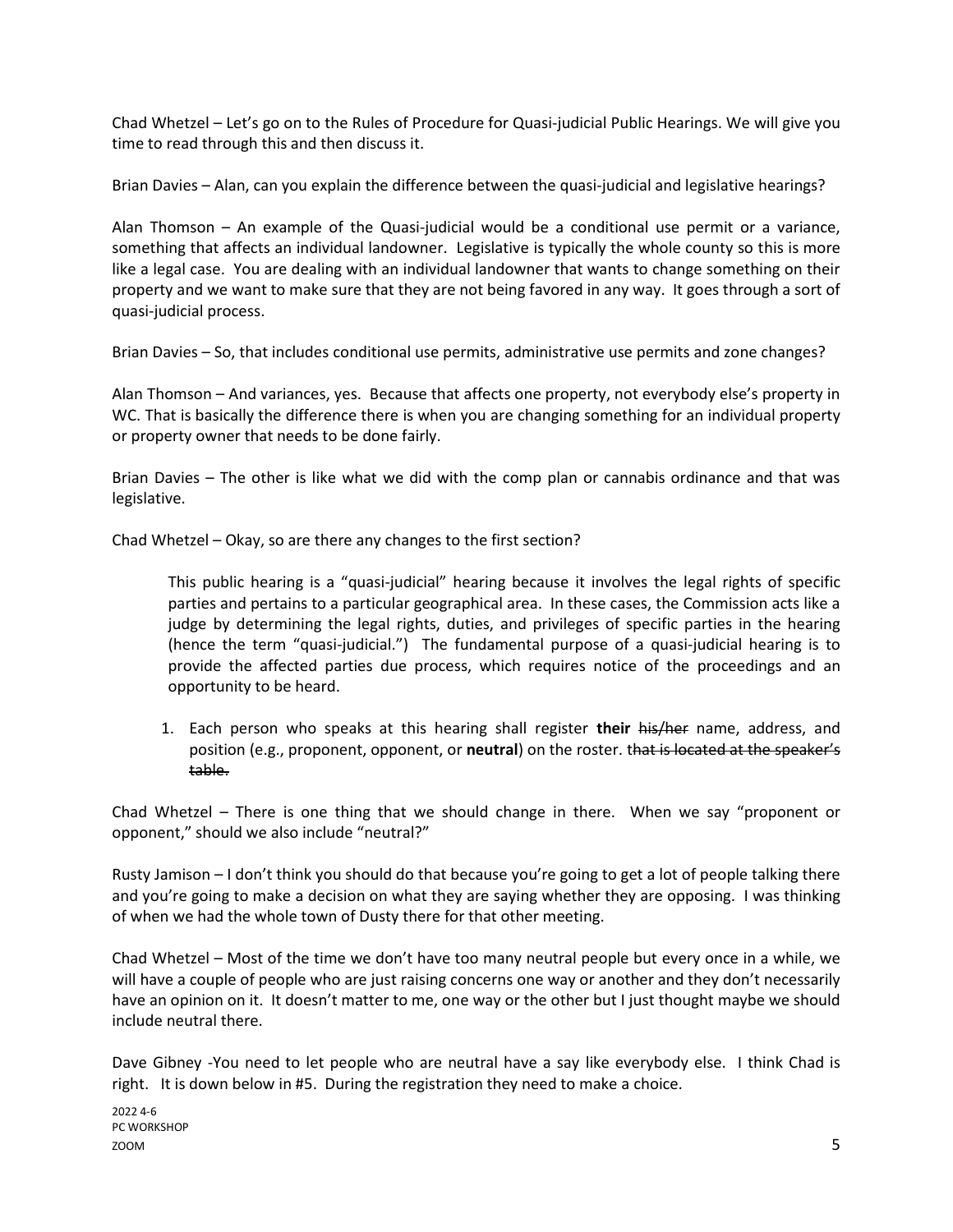Brian Davies – The bottom line is either yes or no. We don't really make neutral decisions. If someone is applying for a grain terminal outside of Dusty, and,

Dave Gibney – In a lot of ways, some of the neutrals prevailed in that there were enough questions that we continued it and it got taken out of our hands. Sometimes they say they aren't for or against it but have you thought of this and this?

Chad Whetzel – In particular, Ken Duft has not necessarily had an opinion one way or another but he has brought up some very good points for or against depending on the subject matter. You don't want to exclude somebody like that. That has made us think about the whole process with that particular thing.

Dave Tysz – I think if it was in there you would just cover your bases, even though there is somebody that is not neutral there, but your bases are covered.

Rusty Jamison – Well, I'll go along with the neutral then but I just feel that if someone is going to come to the meeting most of the time they are going to either be a proponent or an opponent and otherwise they are not going to come to the meeting if they really don't care.

Chad Whetzel – Sometimes it isn't that they are against or for something but they think that whatever is going on may be a violation of some law or another and they want to bring it to your attention.

Brian Davies – We could have a couple of different scenarios but like you had the public hearing about the grain terminal, I can just see somebody saying that I may not be for or against this but have you thought about the impact of the traffic, or the this or that.

Alan Thomson – Also, sometimes we have people speaking such as just informing us like DOT representatives or an engineer or somebody who wants to talk about the specifics of a case that doesn't have an opinion one way or another, is not an opponent or proponent, but is giving out information.

Chad Whetzel – Okay, I think we beat that one up pretty good.

- 2. No person, including any Commission member, shall speak until **they** *he/she* have been *recognized by the Chair and has identified themselves. him/herself*
- *3. No person shall address the Commission except at the speaker's table and without using the microphone.*

Alan Thomson – On the Legislative one we just said, "*No person shall address the Commission without using the microphone.*

Rusty Jamison – I think we should make it the same.

*4. The first time an individual speaks, they he/she shall identify themselves him/herself, giving stating their address and nature of their his/her interest in the matter. Each additional time a speaker speaks they shall identify themselves.*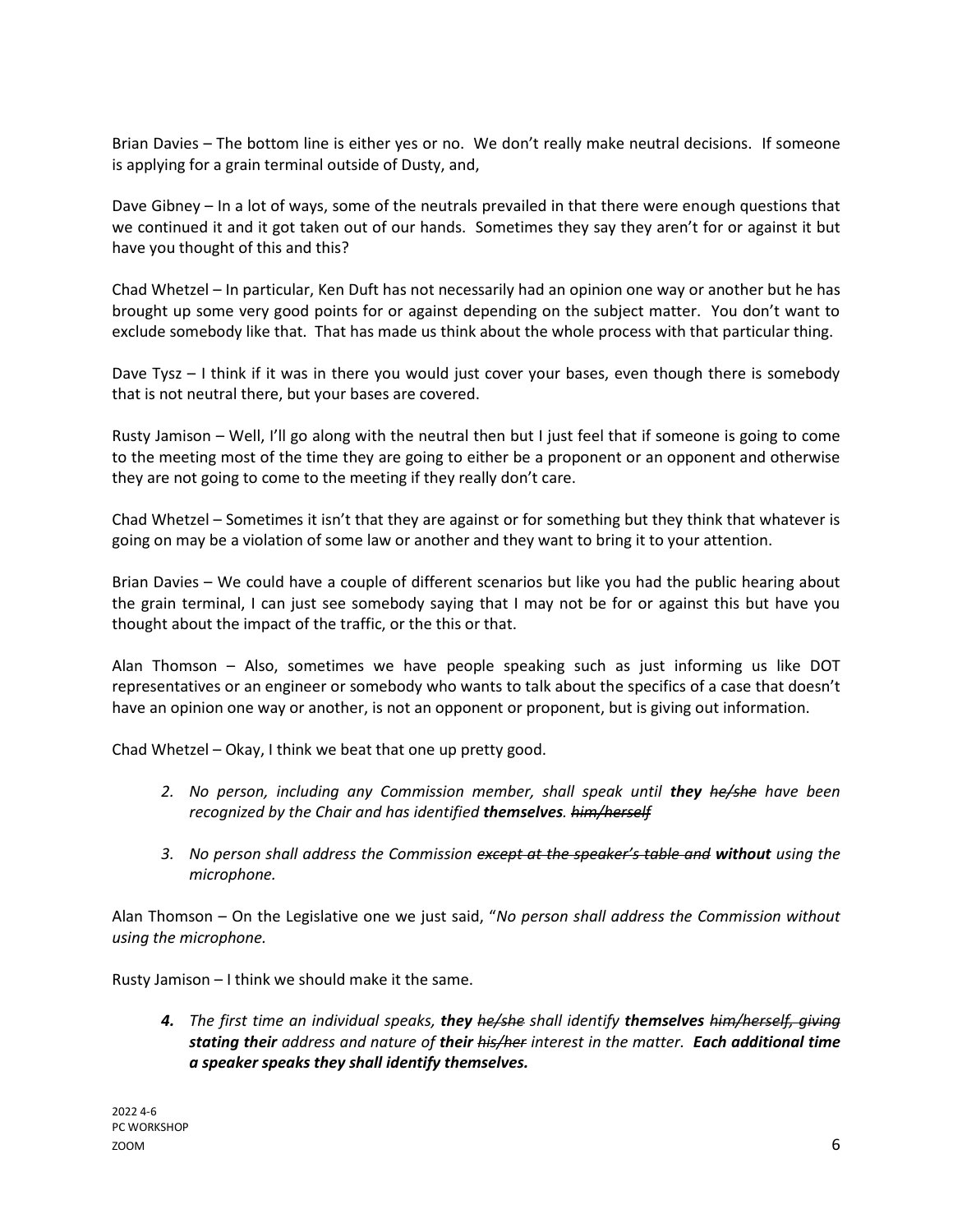Brian Davies – In the Legislative we just say they don't have to give all that the second time they talk, or however that is worded.

Weston Kane – Before we go too far, on #6, "*people may be allowed to speak for a second time."* Do we want to put the identification there? Instead of in #4 where is says, "*each additional time a speaker speaks*," do we want to move that down to line up with, "if they are allowed to speak, for a second time."

Chad Whetzel – I think there are two separate things going on here. I see what you are saying Weston, but I guess my argument is that #1-4 pertains mostly to people who are giving us information. It also does pertain to the proponents and opponents. But #5 gives the list of times and then #6 is referring back to those if you have more time and #1-4 is more generalized for everybody. I don't know if that makes sense.

Brian Davies – You said #1-4 are tailored to identify the speaker and then #5 on down are more procedural on how to speak.

Weston Kane – But one could say that #4 insinuates they are guaranteed a second time to speak, whereas down below they "*may be allowed to speak."* I don't remember, does the Legislative have anything like #6?

Dave Gibney – No, the Legislative is more preformed. You don't have concerns about making sure you get equal time to opponents and proponents and things like that.

Alan Thomson – The Quasi-judicial one is more formal. It is more like a court. You are acting as a judge. This is how Robert's Rules puts it.

Weston Kane – Maybe if we changed it on #4 to say, "if a speaker speaks an additional time, they shall identify themselves."

Dave Gibney – I don't read that that that is a guarantee that they get to speak twice.

Chad Whetzel -0nce you get down to #5 it is kind of, there are going to be some who speak twice if you follow that form exactly. Once you have replies and rebuttals and stuff like that. So some people are going to speak more than once.

Brian Davies – I think that is just laying out how it is supposed to be done.

Dave Gibney – If you have the typical situation with the developer and his contractor there and they will be the proponents and then the opponents may or may not speak and the same people are going to speak again in answer to what the opponents say so, it frequently is the same people speaking multiple times and generally we give them a lot of leeway unless the time is really constrained.

Chad Whetzel – Right, that is what we, under g) we put in the rest of that in case we want to do something different.

Weston Kane – Okay, let's move on then.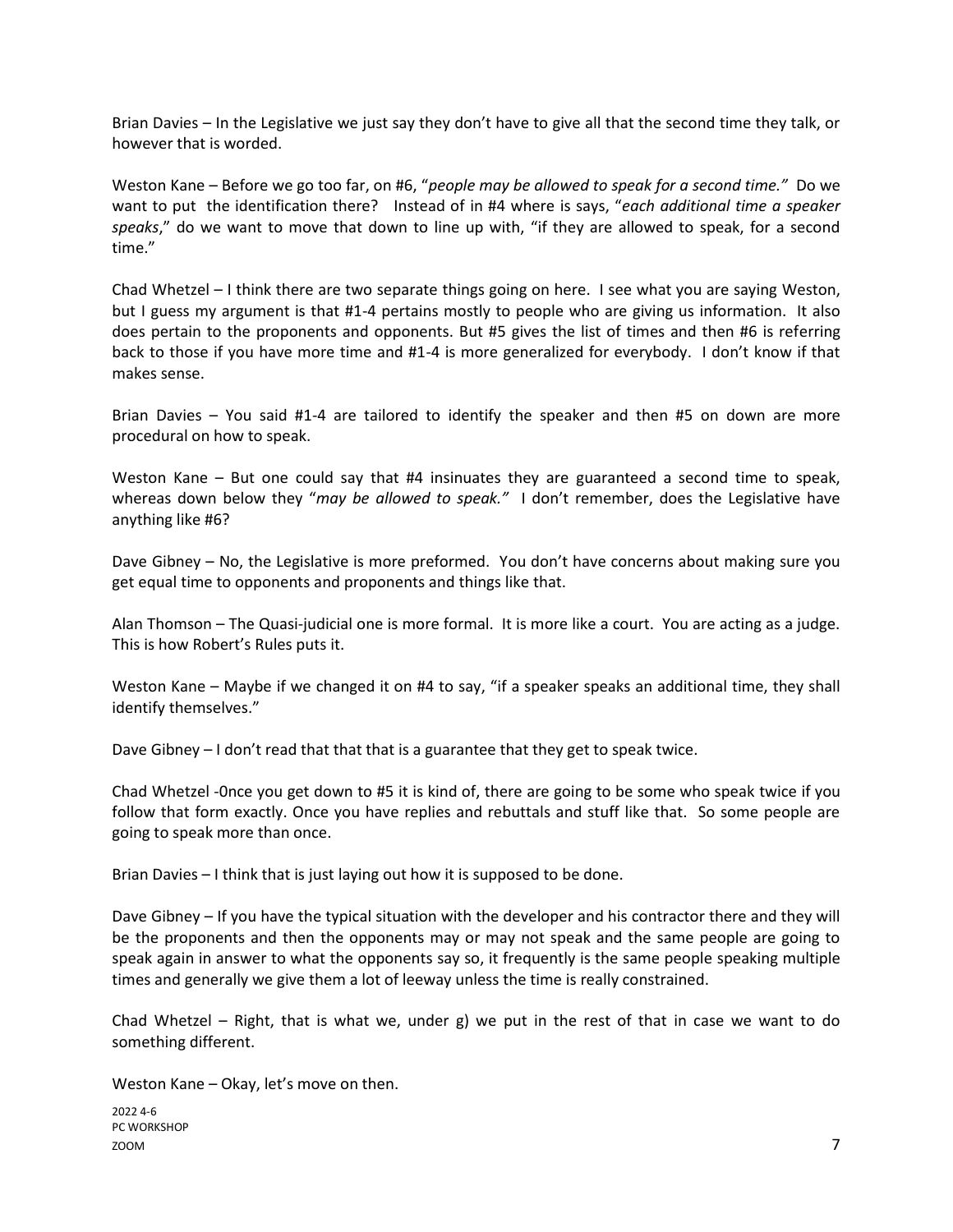Chad Whetzel – Okay, #5.

- *5. The order of speaking shall be as follows:*
- *a) Proponents of the proposal – no more than 30 minutes.*
- *b) Opponents of the proposal – no more than 30 minutes.*
- *c) Those who are neutral to the proposal – no more than 15 minutes.*
- *d) Reply by proponents to comments made in b) – no more than 15 minutes.*
- *e) Reply by opponents made in d) – no more than 15 minutes.*
- *f) Additional comments from neutral parties – no more than 5 minutes.*
- *g) Rebuttal by proponents to comments made in e) – no more than 5 minutes.*

*Or: the order of speaking will be as directed by the Chair and speaking times will be based on the Board's decision for timing.*

*The Commission reserves the right to modify these time limits when numerous individuals express interest in speaking.*

Dave Gibney – Is that last statement a replacement for #5, Alan?

Alan Thomson – No, this was what the planning commission recommended putting in here. I don't remember who asked for that.

Chad Whetzel – I think that was what I suggested because in the interest of having large groups we may need to vary that, we may need to cut some of the times down or if there aren't very many we can lengthen it a little bit.

Brian Davies – So, this gives us the option of calling an audible just based on whatever the current situation happens to be as far as who shows up and everything.

Alan Thomson – Is it a good idea to change the order of the speaker who is speaking? It seems like we should stick with the order right there.

Chad Whetzel – I think it is mostly intended for the times.

Dave Gibney – The following sentence gives the times. The line at the bottom loses the enforcement of the fairness and both sides get equal time. I'm not sure it should be accepted.

Alan Thomson – So, Chad, what do you think. I think it was your suggestion to put that in there.

Chad Whetzel – I think that one can go away. In the middle of a quasi-judicial meeting we don't need the Board to make a decision. It should be the Chair that states it and move on. I think that whole section can be deleted.

Alan Thomson – Chad, you have the ability to make an executive decision depending on how many people show up for a hearing. If this is a packed house, you don't want everybody speaking for 30 minutes. So, you can make that determination. You can limit it down to three minutes, etc.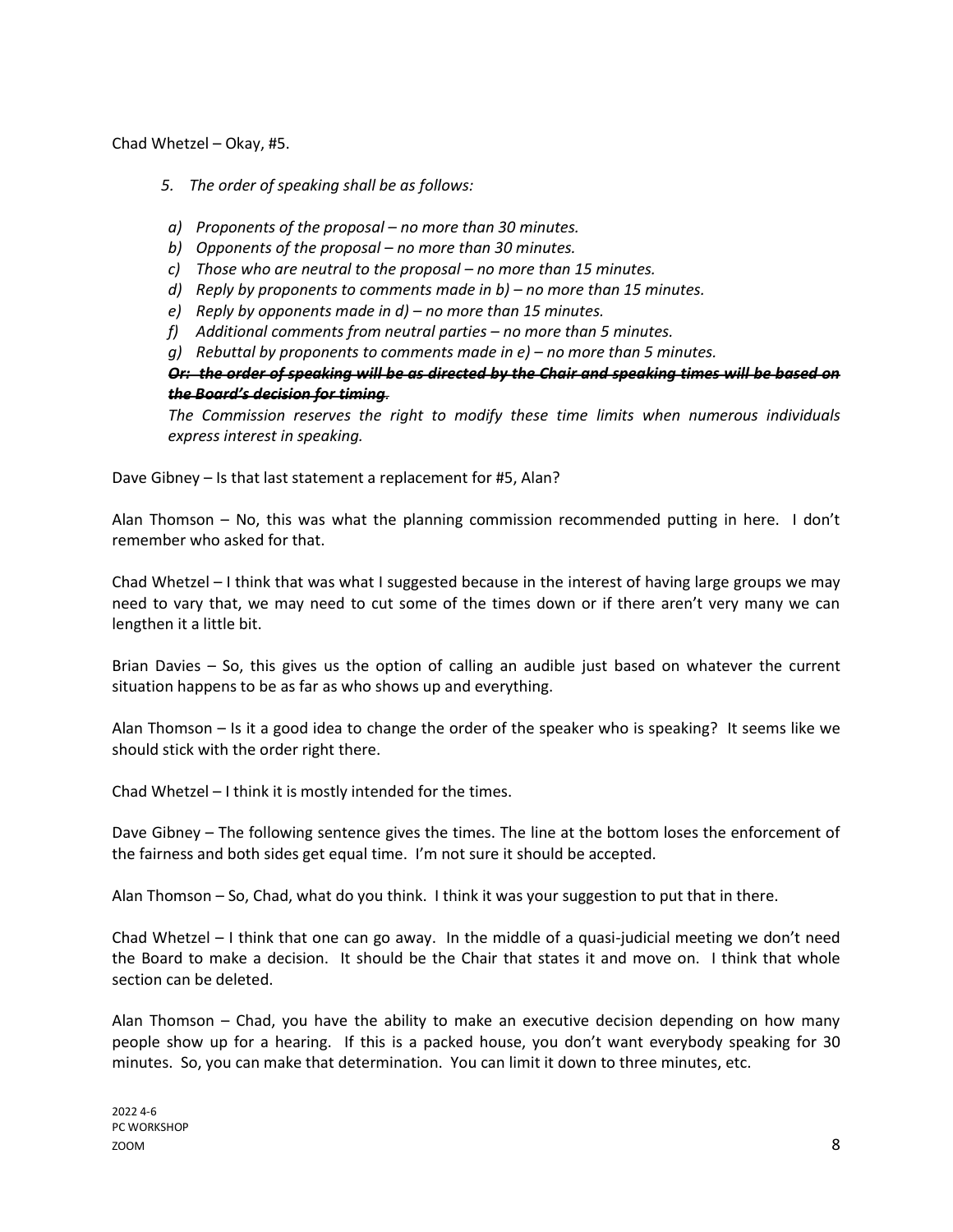Chad Whetzel – Exactly and that is what "a-g" says.

Dave Gibney – The 30 minutes isn't each proponent. It is the total first presentation by the group.

Rusty Jamison – I noticed you have it set up so all those times together would equal about two hours. That is kind of where we have it set up so the meetings won't go much past that.

Alan Thomson – So Dave, clarify something for me here. It is talking about the proponents of the proposal and opponents. So, the developer would be the proponent and then opponents could be anybody in the audience?

Dave Gibney – Yes, it is usually the neighbors against the re-zone.

Alan Thomson – So, if there is like 50 opponents, they have only a total of 30 minutes between them?

Dave Gibney – That is what is says. Again, you generally have some discretion. What this does give you is that, okay, there is 3-4 proponents, there's 35 against it and after seven of them speak there is no new information, you can cut them off, or say, "Is there anybody out there that has something different and new to say to us?"

But in most cases in my experience, we don't hold to the letter of this. I've done this in Pullman, I won't do it again. But we usually, each individual gets the 5 minutes so if you've got in 30 minutes, that's down in #6, in 30 minutes you've got six opponents, if you hold them to the 5 minutes.

Chad Whetzel – Part of it is it is kind of a pain because they are assuming that you have two groups that are well organized already and they,

Dave Gibney – Actually if I had my way in a lot of this, I'd give the unorganized opponents more time than the proponents who do it all the time because they know what they are doing.

Chad Whetzel – Which is typically what happens.

Dave Gibney – But you don't want to go so far that way that when you turn the proponents down they have a good cause to say, "You only gave me 5 minutes to speak and the you listened to all those other people for three hours and you didn't treat me fairly."

Alan Thomson – In reality though, when you are conducting a hearing, the audience is not aware of these rules. They are not seeing these rules. Is that right?

Dave Gibney – In Pullman, we read these rules at the beginning of the hearing.

Alan Thomson – Okay, we've never done that, so I guess that is a good question. Is that something you want to do? Read them out?

Rusty Jamison – It could be at the discretion of the Chair if he wants to do that. He could.

Dave Gibney – When you get down to #12, that is for more formality.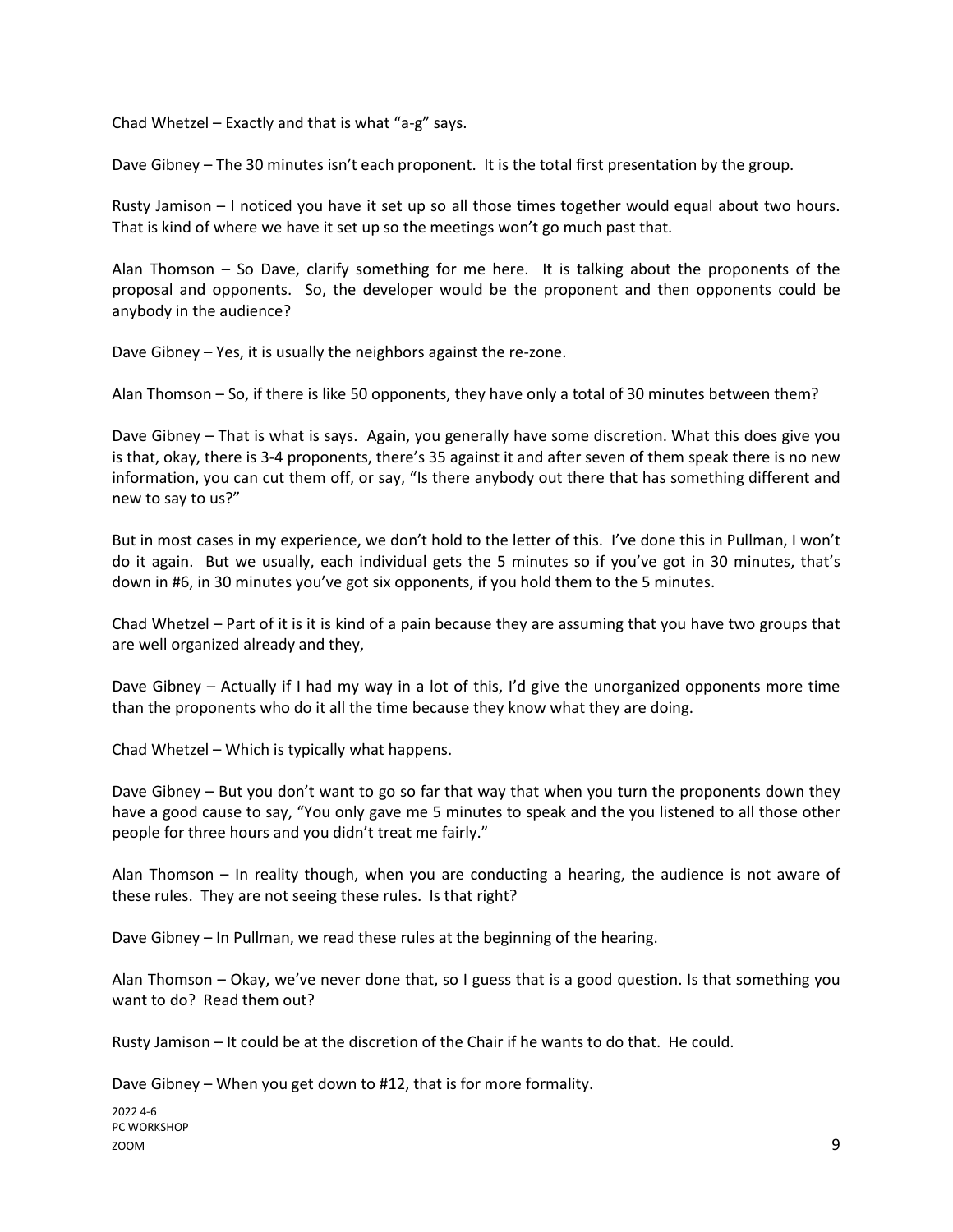Alan Thomson – How formal do you want to be? This is going to change the way we've done things. That is not necessarily a bad thing, but do you really want to go into that detail of reading out this at the beginning of every hearing?

Chad Whetzel - I don't think it is necessary. Usually we give everyone the rules, the short version of what we are going to go with that evening, based on the number of people who show up and the nature of whatever we are doing. Sometimes we don't even have opponents show up at all for some things. If it is posted on line and people can find them then, they can read them otherwise we can give them the short version. Cliff notes.

Dave Gibney – We haven't ever had, we have never done a quasi-judicial this way with this group. So, you can certainly change things up in between hearings. You don't want to change the rules in the middle of one. We can finish up what we have here tonight and see how it shakes out at the next zone change.

Alan Thomson – , what was the answer on reading this out before every hearing?

Dave Gibney – Let's not come to that conclusion right now because you are all of a third of the way through of what you would be reading. So, making such a decision after we finished looking at it would be far more appropriate timing.

Alan Thomson – Okay.

Chad Whetzel – So, we are down to #6.

*6. Each individual may speak for five minutes or less. In the event that no further speakers wish to speak in a given time period, people may be allowed to speak for a second time or for more than five minutes, but not to exceed the total time allotted per side per presentation.*

Chad Whetzel – I think we have a problem with #6. The second line, "*people may be allowed to speak for a second time or for more than 5 minutes."* 

Brian Davies – But not to exceed the total time. So, if we give them 30 minutes for the opponents and only one person talks, or two people then I guess they can trade off for 30 minutes, right?

Chad Whetzel – Right.

Dave Gibney – Unless there is a danger of going into the wee hours or a need to extend the hearing, it is generally better to let people speak a little longer.

Brian Davies – Let the baby cry itself out.

Rusty Jamison – I like Dave's idea. I think we should try and go with most of what we got and after we use it, if we feel the need to revisit it then that's when we should do that.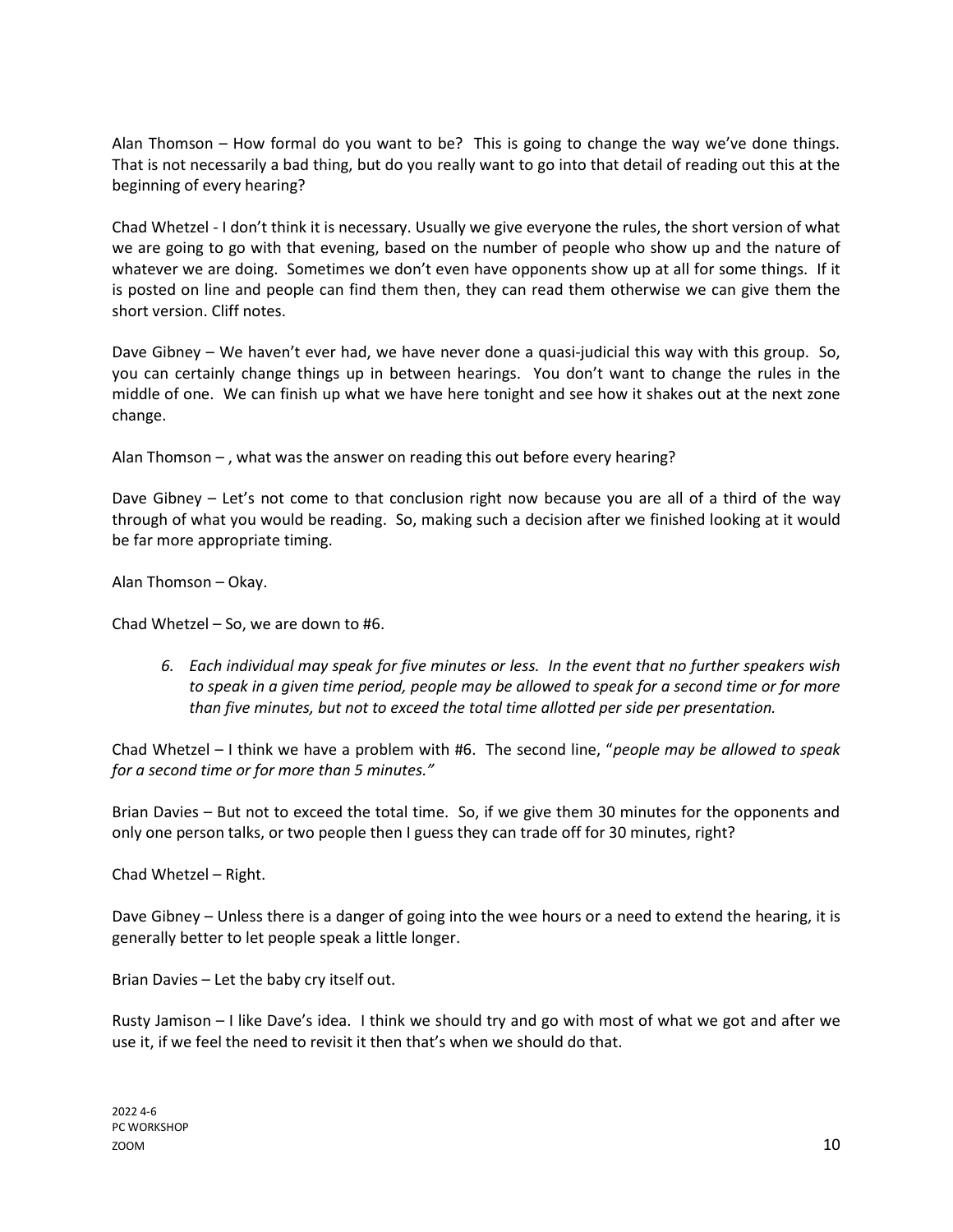Dave Gibney – And to be clear from my point of view, these started with the rules that the Pullman Planning Commission has used for a number of years and I don't remember exactly, it has been a couple of years since I gave them to Alan. I don't remember exactly what hearings we were having at the time. It seemed to me to be going a bit out of control. That's why this discussion has continued.

Brian Davies – What we have changed tonight makes it more inclusive with regard to grammar like we did with the other one. Maybe we should, if something pops up these procedures can be changed at a meeting and we can all vote on it. So, let's move ahead.

Chad Whetzel – Let's go ahead. How about #7?

*7. Anyone at the public hearing who has physical evidence of any kind (letters, photos, maps, etc.) shall submit that evidence to the Staff Advisor or Secretary to be entered into the record at the time it is presented to the Commission. Written testimony, rebuttals, and findings of fact should be submitted in at least three copies suitable for copying and distribution. One copy will be for the staff, one copy given to the opposite side, and one copy for distribution to Commission members. Written testimony will be submitted during the order of speaking (a,) (b), or (c) above. Written replies, rebuttals and proposed findings of fact shall be submitted during the order of speaking (d), (e), or (g) above.*

Chad Whetzel – Everything okay there? Okay, #8. That one is pretty much like the one in the legislative. Okay, #9?

- *8. Speakers are discouraged from reading verbatim any letters that are already in the public hearing record, although it is acceptable for speakers to summarize such letters during their testimony.*
- *9. The Chair, when appropriate, may take questions from Commission members or the audience regarding a speaker's presentation. The individual with a question to ask shall wait until the speaker finishes, and then direct that question to the Chair.*

Dave Gibney – The #9 is generally been not subject to the time limits. If the Commission has asked someone questions, that doesn't get charged against their time.

Chad Whetzel – Correct. We try to have everything directed towards the Chair so there is no back and forth arguments between the groups. Okay, #10?

*10. Public hearing shall be continued to a later date at 10:00 p.m. unless a majority of the quorum present accept an extension of a finite period of time.*

Alan Thomson – We change that one to be like the Legislative one at 10:00 p.m.

Chad Whetzel – How about #11?

*11. All members of the public speaking at the hearing must be administered an oath or affirmation. I will administer that now. [The Chair shall raise his/her right hand and say:]*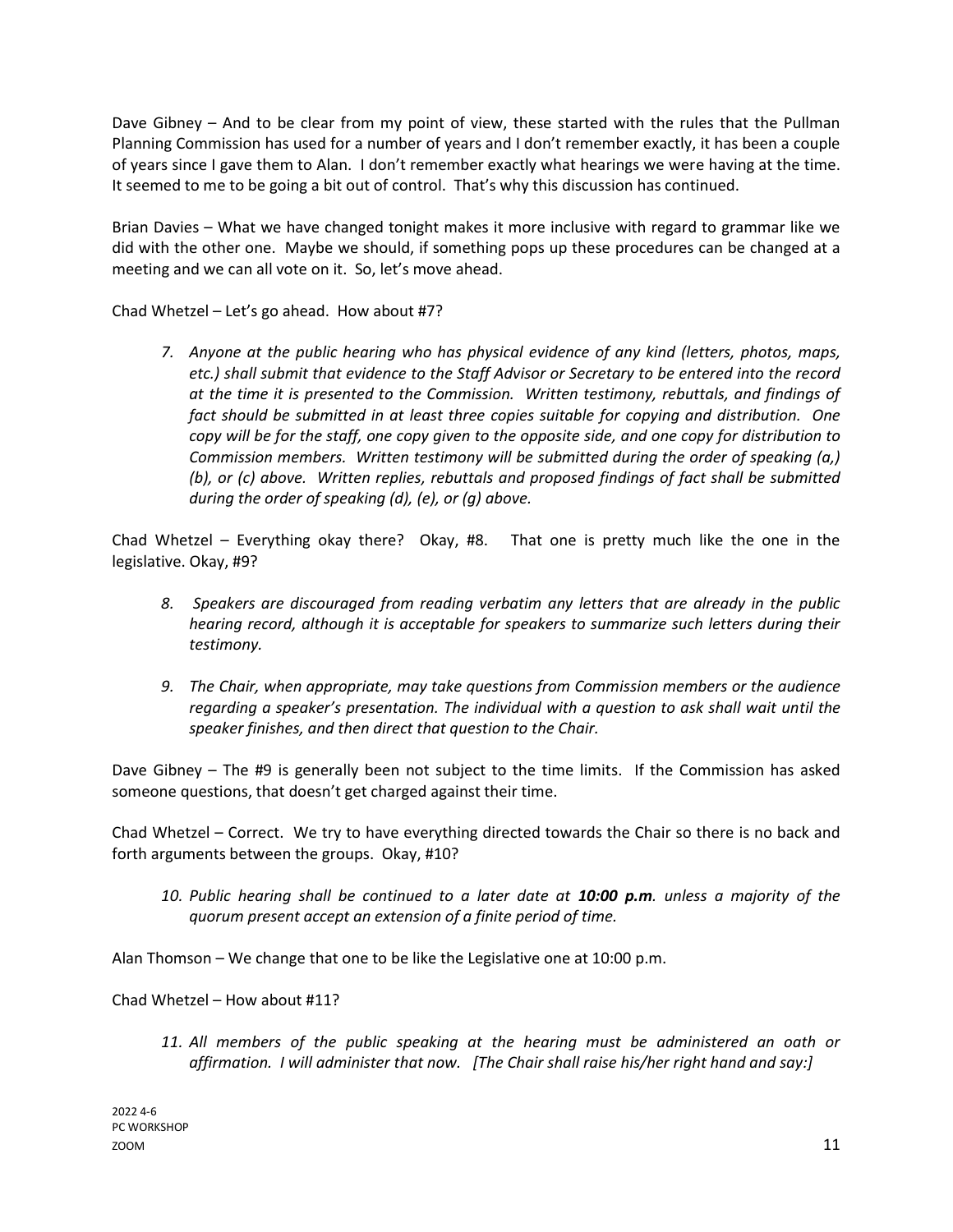*"Will each of you in the audience who expects to testify today, please raise your right hand? Do each of you swear or affirm to tell the truth in the testimony that you give? If so, please answer "I do."*

## *In the case of virtual testimony, members of the public will be asked to state they will tell the truth after their identification and residency statement. (Item 4)*

Rusty Jamison – I like the idea. I just wondered if Denis has looked at that. Is that something that would, if someone did lie to us and deliberately did so after taking that oath and that caused this Commission to make a bad decision or make a recommendation that is a big one, is there any action that we can take? Otherwise, how would you know without any teeth in it, people would not be afraid to lie.

Alan Thomson – The teeth Rusty, is they get prosecuted and that is entirely up to Denis Tracy.

Rusty Jamison – Okay, I was wondering that by having them take an oath in all of this, he would be able to prosecute if the Commission's decision was made on bad evidence or testimony.

Dave Gibney – Not being a lawyer, I think the oath makes the lie perjury.

Alan Thomson – Again, will the prosecutor prosecute. That is a question that we can't answer.

Rusty Jamison – I understand that.

Chad Whetzel – It probably depends on how egregious it was. How much affect it had on other things.

Brian Davies – There's no good Samaritan law here, guys.

Chad Whetzel – So, is that something we want to read out and do?

Alan Thomson – Good question.

Dave Gibney – In the Zoom world in Pullman we switched to asking the people when they first started to talk, to state that they would tell the truth. But in the room, we did it this way because the zoom world doesn't lend itself to everybody raising their hand.

Brian Davies – Maybe if we have a Zoom public hearing we could have a sentence of sorts that the Chair reads prior to accepting testimony.

Chad Whetzel - In the case of an online meeting, that if you are speaking we will assume that you swear to tell the truth.

Dave Gibney – We really did say, at the point of saying, "I am so and so, and I live here and I will tell the truth."

Chad Whetzel – Okay, so how do you want to word that and where do you want to put it?

Dave Gibney – I didn't word it. I just did it as the Chair.

2022 4-6 PC WORKSHOP  $200M$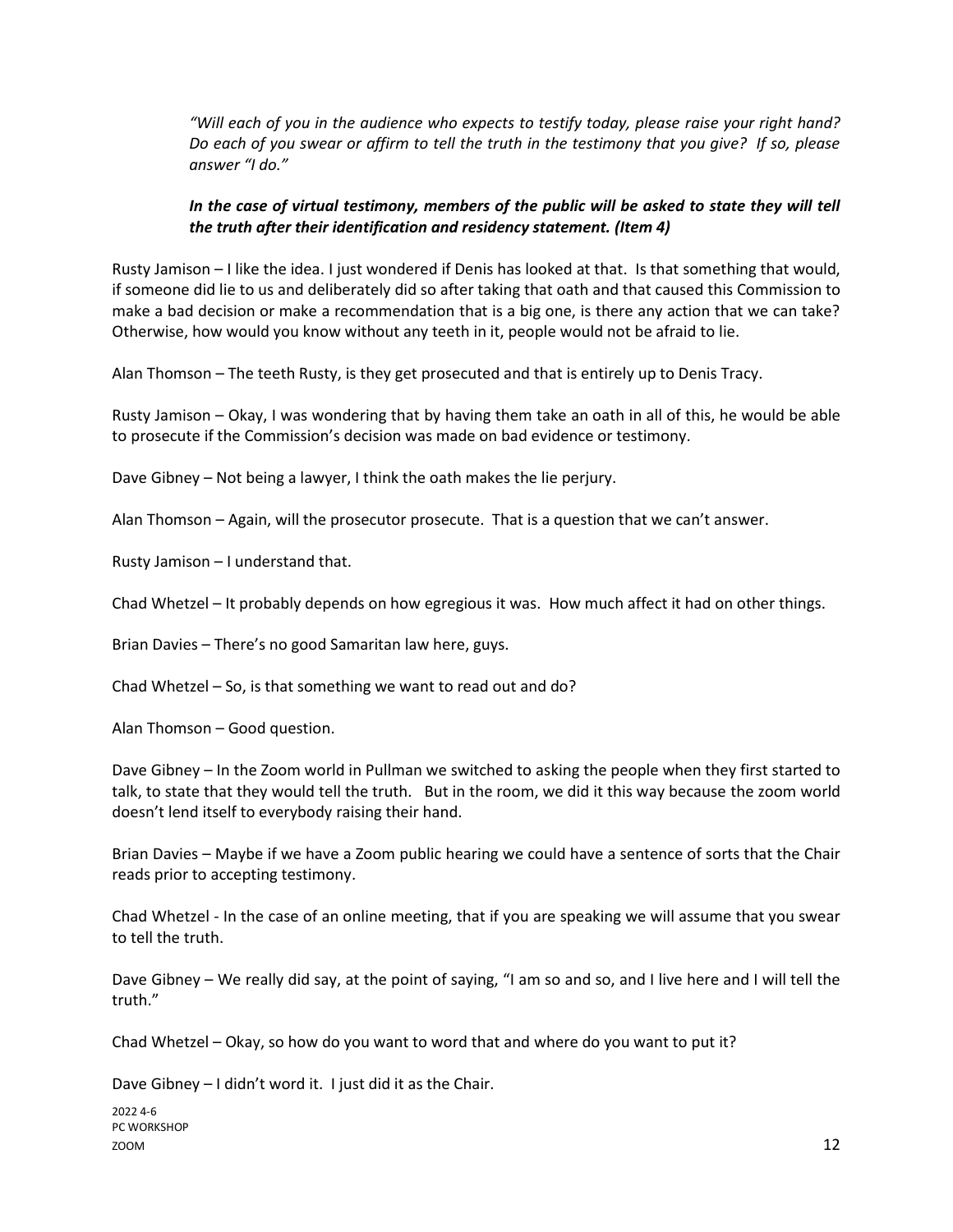Alan Thomson – So, why don't you come up with the language that Dave just said and put that in there and that would be what Chad would say in a Zoom meeting?

Weston Kane – What if you just keep that line, you can put in something like, "in the case of a virtual meeting we will assume your speaking agrees with our oath.

Dave Gibney – I really don't like the words, "we will assume."

Weston Kane – In speaking at our meeting you agree to the oath.

Rusty Jamison – How about just stating the oath is in effect and the Chair states that they have to abide by that.

Brian Davies – I think you should change it from meeting to hearing.

Alan Thomson – How about a two-part one since we really are going to have two parts here. If we have an in-person meeting then the oath as it is written here. If you are having a virtual meeting, then a different statement.

Chad Whetzel – Okay, we are good there, then. Do you want to say hybrid meeting, virtual, etc.? Let's do it this way, if the Commission is in-person, not that won't work out either.

Dave Gibney – In the case of virtual testimony. How does this look?

Alan Thomson – So, that covers both in-person and virtual and hybrid.

Chad Whetzel – It doesn't take care of in-person, it is just,

Dave Gibney – The first part takes care of in-person.

Chad Whetzel – Right, because it says, "at the hearing." Undo, that Dave.

Dave Gibney – In the case of a virtual testimony,

Alan Thomson – So that covers in-person and hybrid.

Chad Whetzel – Because it says, after the hearing.

Grace Di Biase – Brandon has sent a message below. "Please read what you are typing in the statement for the secretary for the minutes."

Chad Whetzel – No!

Dave Gibney – No, we'll ship the document. What I was typing is under #11 as a new paragraph. It says:

**"In the case of virtual testimony, members of the public will be asked to state they will tell the truth after their identification and residency statement. (Item 4)**

2022 4-6 PC WORKSHOP  $200M$   $13$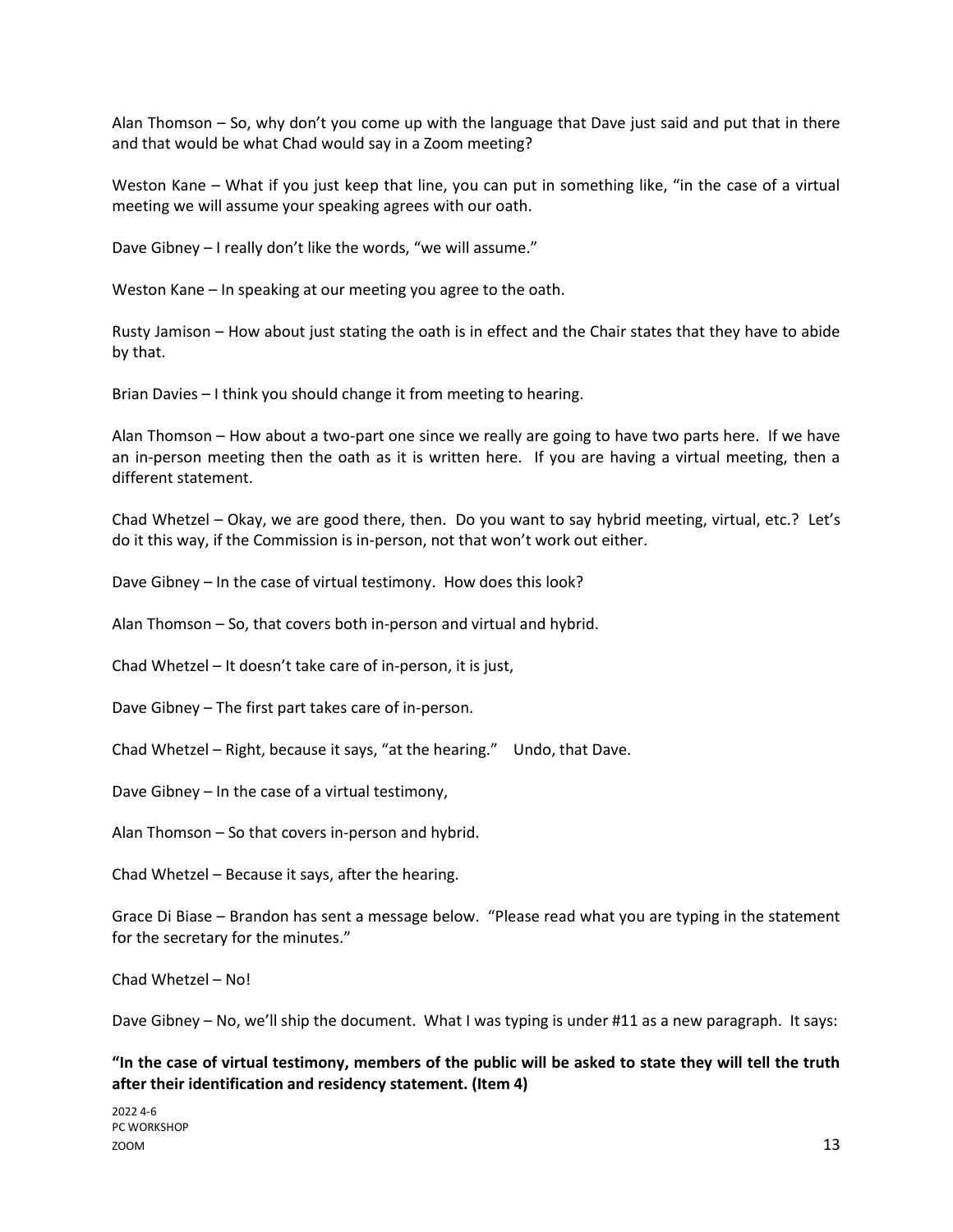Chad Whetzel – Okay, #12.

*12. Prior to hearing the staff report, the Chair must ask each Commission member the following questions which touch upon the qualifications of the commission member's ability to fairly and impartially hear the matter before the Commission. The Chair shall also indicate his/her answers to these questions.*

Dave Gibney – I am certain that about four lawyers ago in the City of Pullman there was something that got litigated or close to litigated and the attorney at the time said to start asking these questions to make sure there is no one on the committee making decisions unfairly. But I wasn't there then.

Alan Thomson – Typically, what we do with this Dave, is just one statement by the Chair, "Does anybody have any conflict of interest with our applicant? Instead of all these questions here.

Chad Whetzel – So, the one thing I guess, while we are reading through this, I'd like everyone to keep in mind like the last one, do these questions work well in a virtual meeting or hybrid and if not, do we need to do something different?

Dave Gibney – These are addressed to the individual members of the Commission. So, I can answer the question whether I am there virtually or physically.

Chad Whetzel – I am thinking as the Chair, do I go through Dave, and then a, b, c, d, e, f, g, h, and then I move on to Brian and ask him the same questions? Or can I ask them as a group in general? Whereas in person we can go through each one of these for the whole group easier.

Alan Thomson – I would say the whole group.

Brian Davies – The whole group because that is where the questions are addressing.

Dave Gibney – You ask the question and then do the roll. I've gotten used to this with the time in Pullman but there is a significant amount of covering the institutions' butt here.

Brian Davies – That sounds like the guy from the Association of Washington State Insurance company has been saying you guys need to put this in place.

Dave Gibney – That easily could be how they got there too, the city's insurance or AWC as you say. I wasn't there.

Brian Davies – It seems like a lot of words to me.

Dave Gibney – I do think that you could narrow it down to "g." and then give the audience a chance to, maybe you don't have the whole appearance of fairness stuff but you could probably do "g." and then ask if there is anyone in the audience who disagrees.

a. "Does any member of this Commission have knowledge of having conducted business with either the proponents of the opponents in this proceeding?"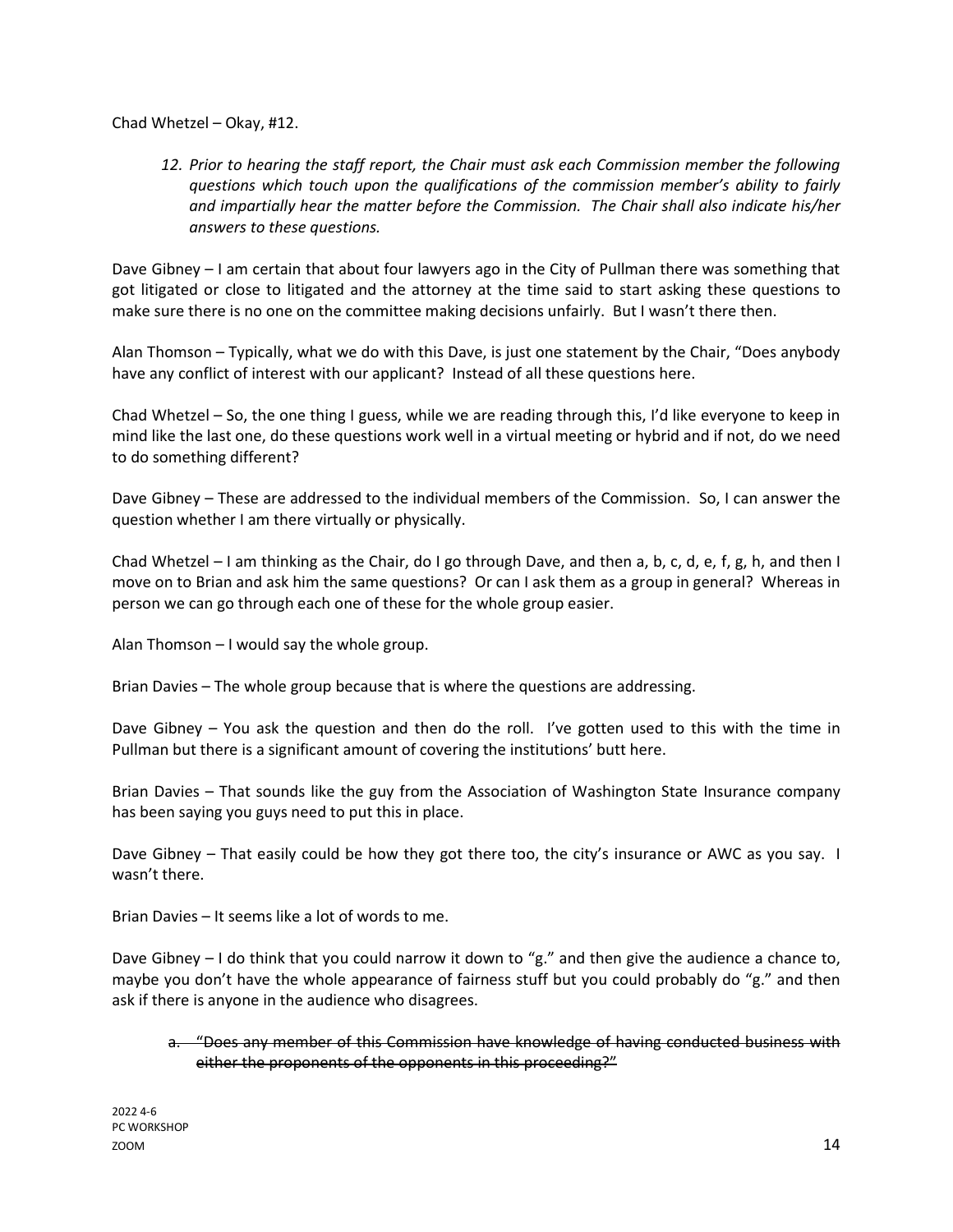- *b. "Has any member of this Commission communicated with any proponent or opponent regarding the proposal that is the subject of this proceeding?"*
- *c.* "*Does any member of this Commission have either a financial or personal interest in the outcome of this proceeding?"*
- *d. "Does any member of this Commission know whether or not his/her employer has a financial interest in this matter, or has an interest in the outcome of this proceeding?"*
- *e. "Does any member of this Commission live or own property within 300 feet of the area which is the subject of this proceeding?"*
- *f. "Does any member of this Commission have any special knowledge of the substance or merits of this proceeding which would or could cause the Commission member to prejudge the outcome of this proceeding?"*
- *g. "Is there a member of this Commission who believes that he or she cannot sit and hear this matter fairly and impartially, both as to the respective positions of the proponents and the opponents in this proceeding?"*
- *h. "Is there any member of this audience who, because of the Appearance of Fairness Doctrine, wishes to disqualify any member of this Commission from hearing this matter? If so, please state the name of the Commission member and the reason or reasons you believe that member should be disqualified. because of the Appearance of Fairness Doctrine?"*

Rusty Jamison – I want to ask you, Chad, with regards to this. With our Commission today is we all get along really well and all have good ethics. But if you were working with a Commission that didn't get along and you as the Chair were questioning some of us that may or may not have ethics that you feel are good, is this something that you feel that you would need as a crutch or would it be any good? Because right now, with our group, I read this and I think do we really even need it? But I'm envisioning when you would. That's why I want your opinion on as the Chair.

Chad Whetzel – We could probably condense this down a little bit. In general, in the interest of the appearance of fairness at the very least, I think some of these questions need to be asked. Our area is a little bit tough because a lot of us know a lot of people and do business off and on even if it is buying parts from a parts house and the guy happens to own a chunk of land and the County wants to do something different with it. Some of it, I think is a little excessive but it is all there for a reason.

Dave Gibney – If somebody answers yes to "a. "I've done business with the proponent," you usually give them the opportunity to say what kind of business, and it is still not necessarily disqualifying if they believe they can still act fairly.

On the other hand, if it is somebody who wants to rezone the area just down the road from you and you have this belief they are going to destroy, drive in front of your yard every day, a person might still be inclined to believe they can sit and hear it impartially, but that might not really be true.

Alan Thomson – At a minimum, you have to have a statement asking the Commission if any of them have a conflict of interest with the subject that is before them. If so, give them a chance to say so. We have had people do this, saying that, I know this person or he is my neighbor, and you give them the opportunity to recuse themselves, but it is their personal opinion. If they can make a decision and be fair and not prejudice, they can still sit on the Board and make a decision. But you have to ask the question. Do you have a conflict of interest?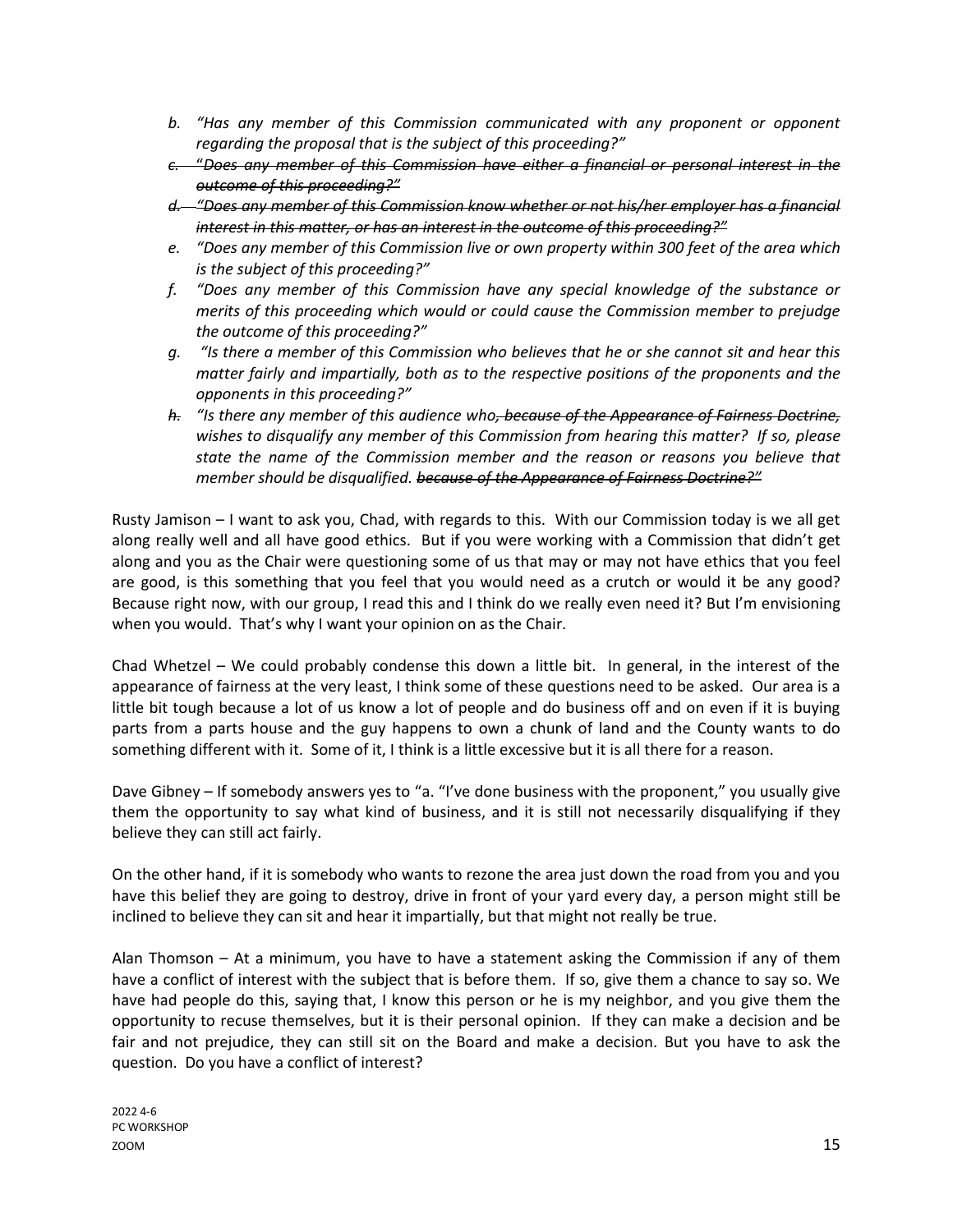Dave Gibney – The number "e. if you own property within 300 feet of the proposed rezone," I think it is almost automatic that you don't hear it and recuse yourself.

Alan Thomson – There are times where you might then not have a quorum. It is only goes off because of that that, there has to be a out to allow them to sit.

Dave Gibney – It is actually not here, but in the appearance of fairness law where this comes from, there is a doctrine of necessity which says that if somebody is not, even when it is clear that somebody can't be fair, if you can't have a quorum without them and therefore you can't conduct business, you are forced to accept them.

Alan Thomson – Also, it is up to the individual to recuse themselves. But is there anything written in Robert's Rules that says the Planning Commission can force a recusal? I am not aware of it.

Dave Gibney – That's not even here. A member of the Commission could move that Brian is not able to, should be disqualified because of this and this, and it goes to a vote of the Commission and they voted yea or nay.

Brian Davies – What if Schweitzer wanted to annex something into the City and put in something and I was still an employee-owner and blah, blah, blah, and I would probably want to recuse myself on that sort of thing, if I was.

Dave Gibney – But if you didn't recuse yourself but we knew that was the case,

Chad Whetzel – If we are short a quorum and we need that opinion, if you think you can be fair about it then it should be allowed.

Rusty Jamison – I think we are all in agreement that the comments should be made, so my question is, do we want to condense this down to fit WC, based on what Pullman is using? Or just leave it and then tweak it after several times of use? How do we want to proceed with this one?

Dave Gibney – Can I ask Alan, do you have any grain elevators or zone changes coming up?

Alan Thomson – No, there is nothing on the horizon.

Chad Whetzel – My only concern with removing any of that is I don't know where it came from and if we remove any of it does that cause us legal issues down the road?

Dave Gibney – We've never followed this before.

Alan Thomson – You can't say one way or another that something is never going to cause a legal issue.

Chad Whetzel – You can sue anybody for anything.

Alan Thomson – Exactly. I don't know that it is absolutely necessary and I think something happened with Pullman and the attorney told them to put all this in here.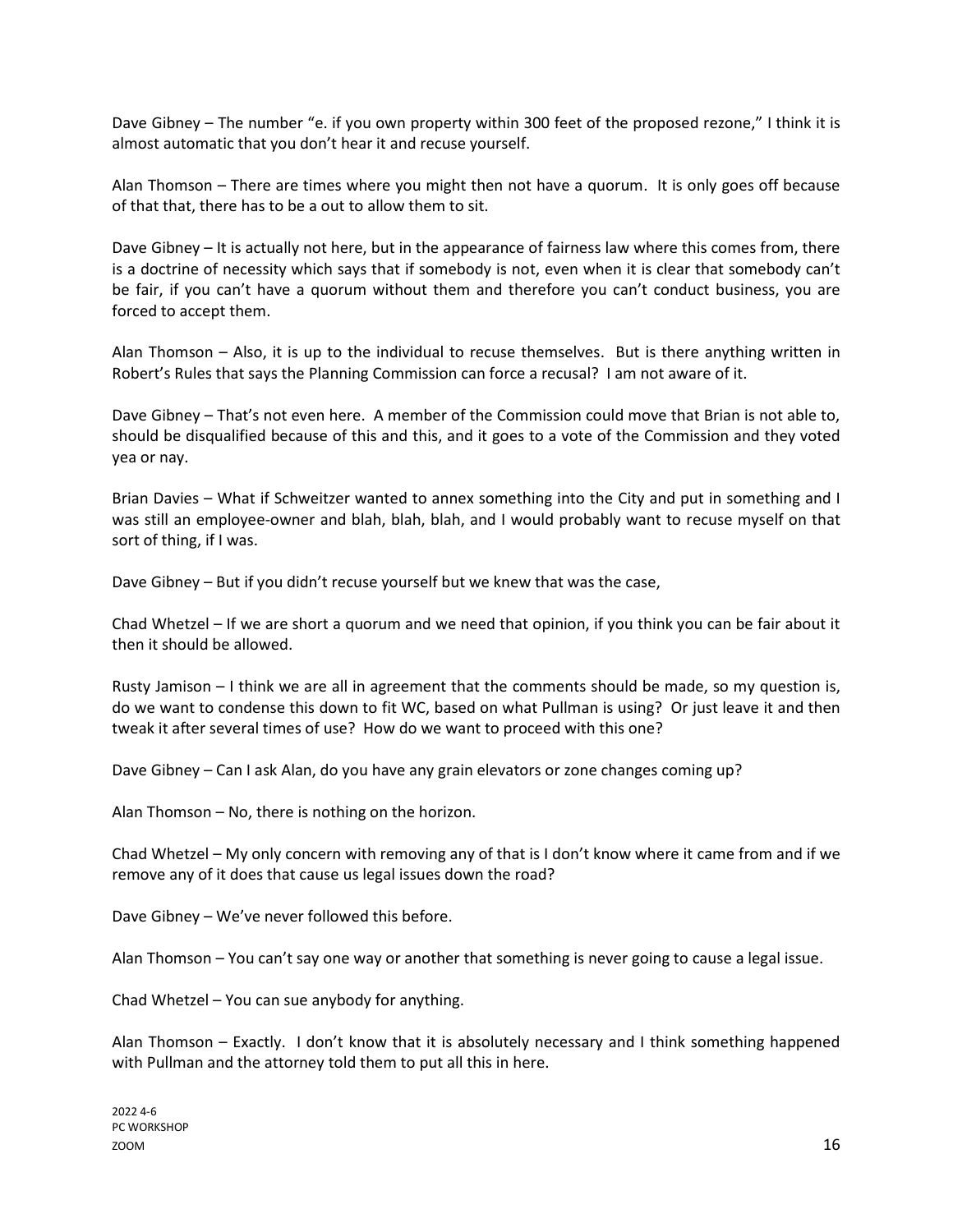Dave Gibney – That could easily have been 40 years ago.

Alan Thomson – We have never gone into this much detail. We have definitely had a general statement, "Is there any member of the Commission that thinks they have a conflict of interest with what we are hearing tonight?" Then the audience, "Is there anyone in the audience that sees that any Commission members have a conflict of interest?" Those two statements should definitely be in there. That general part, not in the detail that is in here.

Dave Gibney – Even when you were doing the wind farms, eventually that went to the Hearing Examiner, too, didn't it?

Alan Thomson – Yes. We took that out of the BOA's realm because we knew we would get challenged on it.

Rusty Jamison – Why don't we go ahead and go with those statements like you said that we have been using, and then if there is a time where we feel uncomfortable on the Board then at that time we could pull this out again and renew. I'm thinking we should have at least two meetings where we would use what we agree on before we go back and renew it.

Chad Whetzel – So, we are basically talking about just keeping "g." and "h."

Alan Thomson – That is what I would think.

Chad Whetzel – Is there anyone who has a problem with removing "a." through "f.?"

Dave Gibney – The only other one that is important is this one.

*c. "Does any member of this Commission have any special knowledge of the substance or merits of this proceeding which would or could cause the Commission member to prejudge the outcome of this proceeding?"*

Chad Whetzel – Because if it is during the meeting or between the meetings so if it lasts more than two meetings, we can't meet with one side or the other. But if you meet somebody in town before this goes before you, there is no problem. Correct?

Alan Thomson – Correct. If you have not been engaged in this, if you don't know about it then it is OK to talk about it. But as soon as we have an application and I tell the Planning Commission that we have an application and here is what it is, you need to remain silent now. You can't talk with people about this.

Chad Whetzel – If I am talking to a friend and they are saying they want to rezone this ground. Cool. But if it goes more than two meetings and I talk to them in between that is a violation.

Dave Gibney – Or they say they submitted this application to the planner yesterday to rezone, you at that point would have to say, "that is nice, don't talk to me about it."

Alan Thomson – Don't talk to me until the decision is made.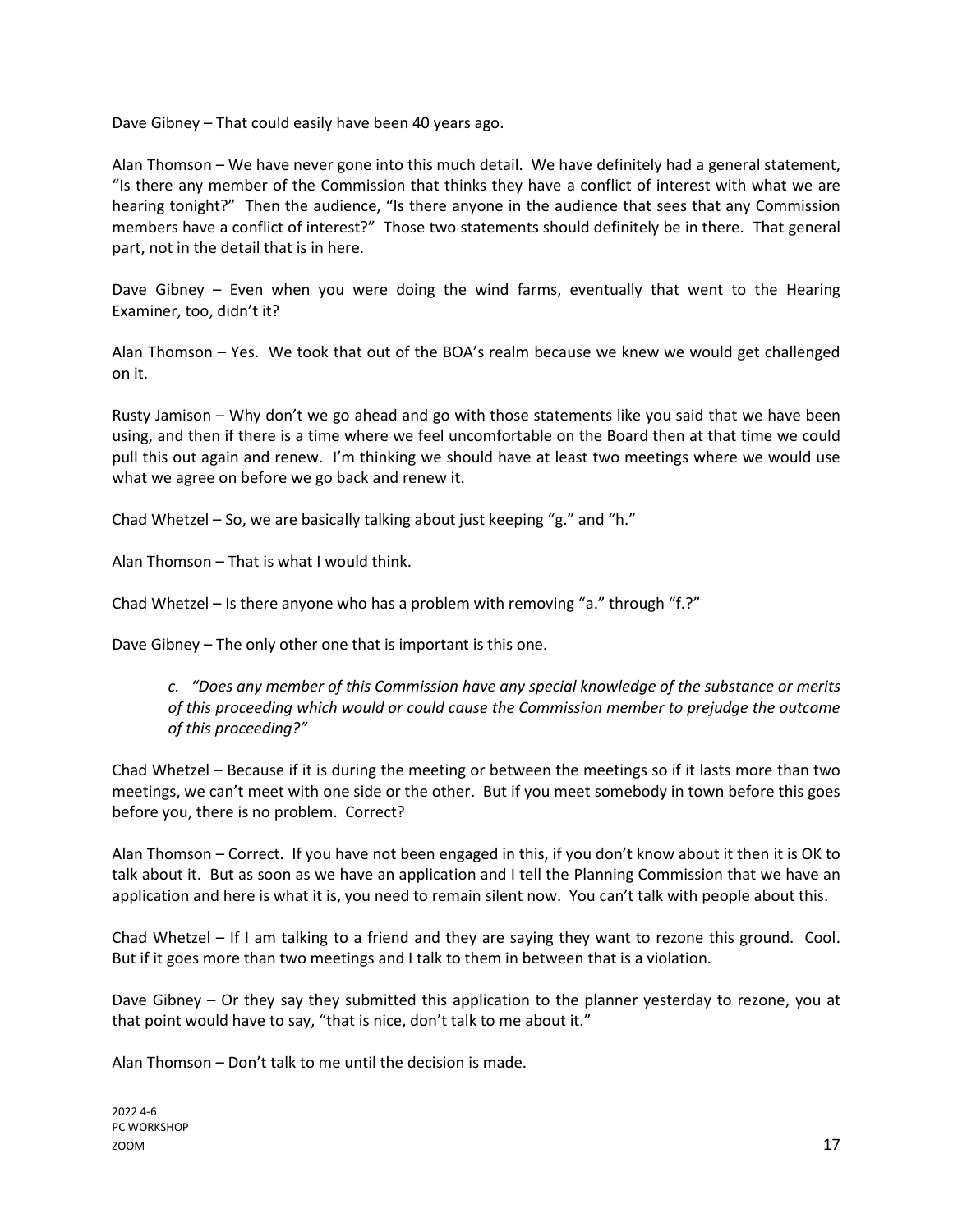Rusty Jamison – If they slipped you \$100 that wouldn't be good.

Chad Whetzel – Okay, let's make this simple here. Does anybody feel we need to have "a." in there? Okay, let's delete that one. Okay, does anybody feel we need to keep "c.?" Okay, we can delete "c." I think it can be important but we have done none of this before so if we do some of it we are okay. How about "d.?" Okay, delete "d." Do we need to keep "e.?"

Dave Gibney – I do think that is almost, if somebody wants to rezone right next to where I live, I probably can't be fair.

Brian Davies – Anybody within 300 feet has to be notified. That is in the RCW.

Dave Gibney – If I am on this Commission and I have been notified of a rezone affecting me directly,

Chad Whetzel – Let's keep that for now and we can come back to it. How about "f.?"

Weston Kane – I think we should keep it because that special knowledge could be the financial ties that we get away with in "c."

Chad Whetzel – Then we already decided we are keeping "g." and "h." Do any of those that we are keeping seem to roll into those in any way or not?

Dave Gibney – I am going to suggest that we don't mention the "appearance of fairness doctrine." That just confuses the issue right now.

Chad Whetzel – Especially in this County where people have known each other for a long time. If you say, "is there any member who wishes to disqualify any member of this Commission from hearing this matter?" And I didn't get along with Joe since kindergarten and he disliked me and doesn't want me there,

Dave Gibney – The Commission doesn't have to accept the reasons given.

Chad Whetzel – Right, but it doesn't say that though that somebody may or may not be disqualified based on the Commission's desire.

Alan Thomson – The whole PC would have to vote on that if somebody brought up a question about one of the PC members and it would have to be a vote of all the members present.

Chad Whetzel – But it doesn't say that anywhere.

Dave Gibney – It doesn't say that an affirmative answer to any of these questions are automatic disqualifications. They just become part of the record. If he says he doesn't like you and doesn't want you submitting and the Commission doesn't accept the reasons then that's fine. On the other hand, if you get upset and tell Joe, "Let's take that outside," and you leave and recuse yourself right then and there that works, too.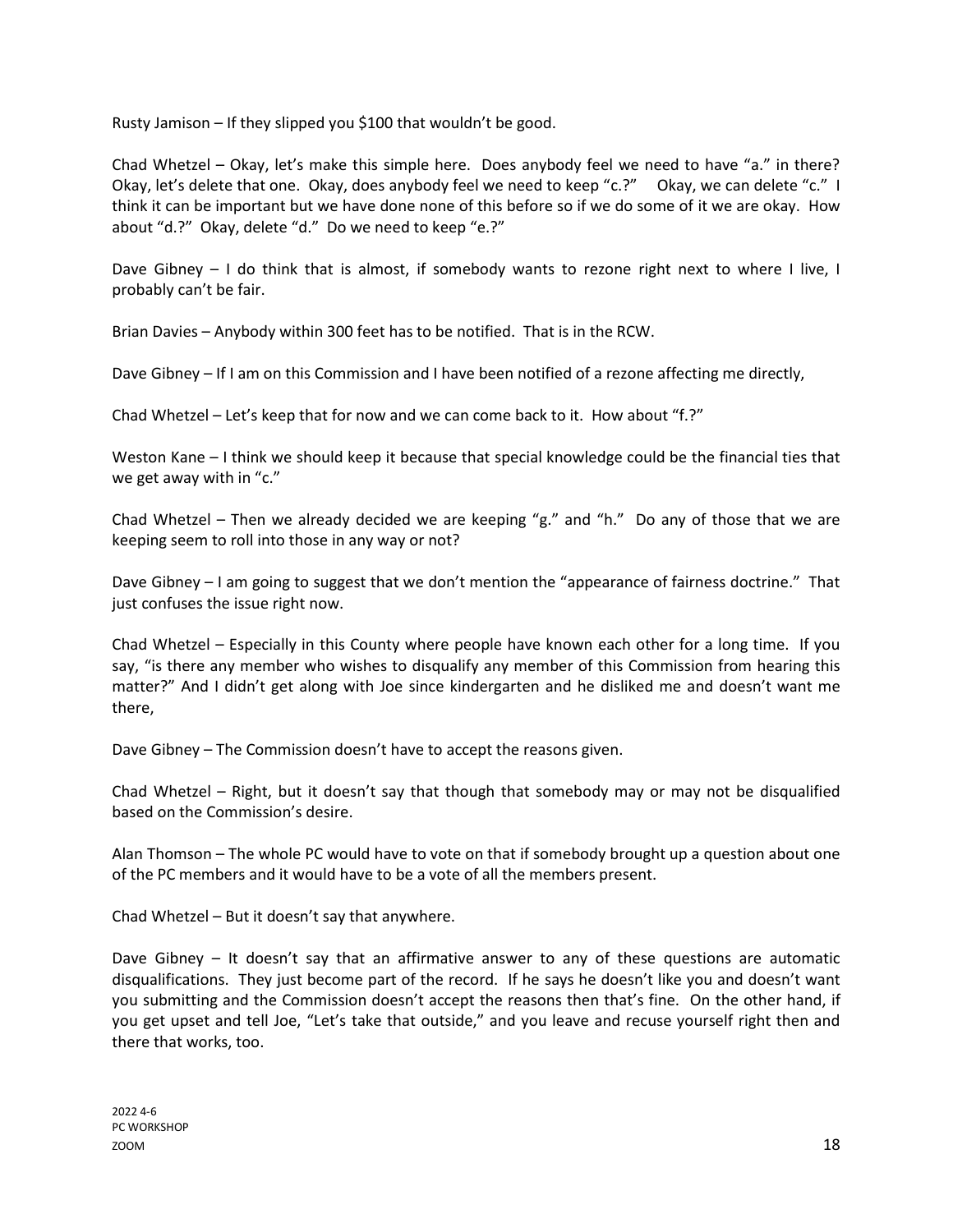You have to give the public and the opponents and the proponents an opportunity to raise an objection to any member of the Commission. You don't have to accept it but you have to give them the opportunity.

Chad Whetzel – I think right now, what we have looks good to everybody here.

Rusty Jamison – I think we should accept it the way you have it and give it a try and then if we have to, we can revisit it later. We can always get the original one back from Pullman.

Alan Thomson – I've got the original one.

Chad Whetzel – File that in a safe place so we can't ever find it again.

Alan Thomson – You've already got it in your emails.

Chad Whetzel – So, let's go ahead and go forward with what we have right now and move on and see if it works.

Weston Kane – Do we need to revisit that section up above on reading out the time and duration?

Dave Gibney – That was the reading of the whole rules, actually. There is this last bit that is the exclusive statement that once the quasi-judicial is going on, the decisions makers can't talk to people.

*13. Now that Commission members have been qualified, please note:*

*The laws of the State of Washington provide that, "During the pendency of any quasi-judicial proceeding, no member of a decision-making body may engage in ex parte communications with opponents or proponents with respect to the proposal which is the subject of the proceeding. This prohibition does not preclude a member of a decision-making body from seeking in a public hearing specific information or data from such parties relative to the decision if both the request and the results are part of the record."* 

Chad Whetzel – So, now that we got down to #13, is "b." really necessary?

Dave Gibney – Yes, because somebody could have given Alan an application and before I know about it, they come and bend my ear about it. I may not have made a decision or maybe they have convinced me. But I should make it as part of the record that I add that communication.

There was one member of the Pullman Planning Commission who was reading the newspaper realized that it was about something that is going to be quasi-judicial before the Commission and stopped reading.

Chad Whetzel – That's why I don't read.

Alan Thomson – That statement could be read prior to the application being filed with the Planning Department. But it could have been before we get the application.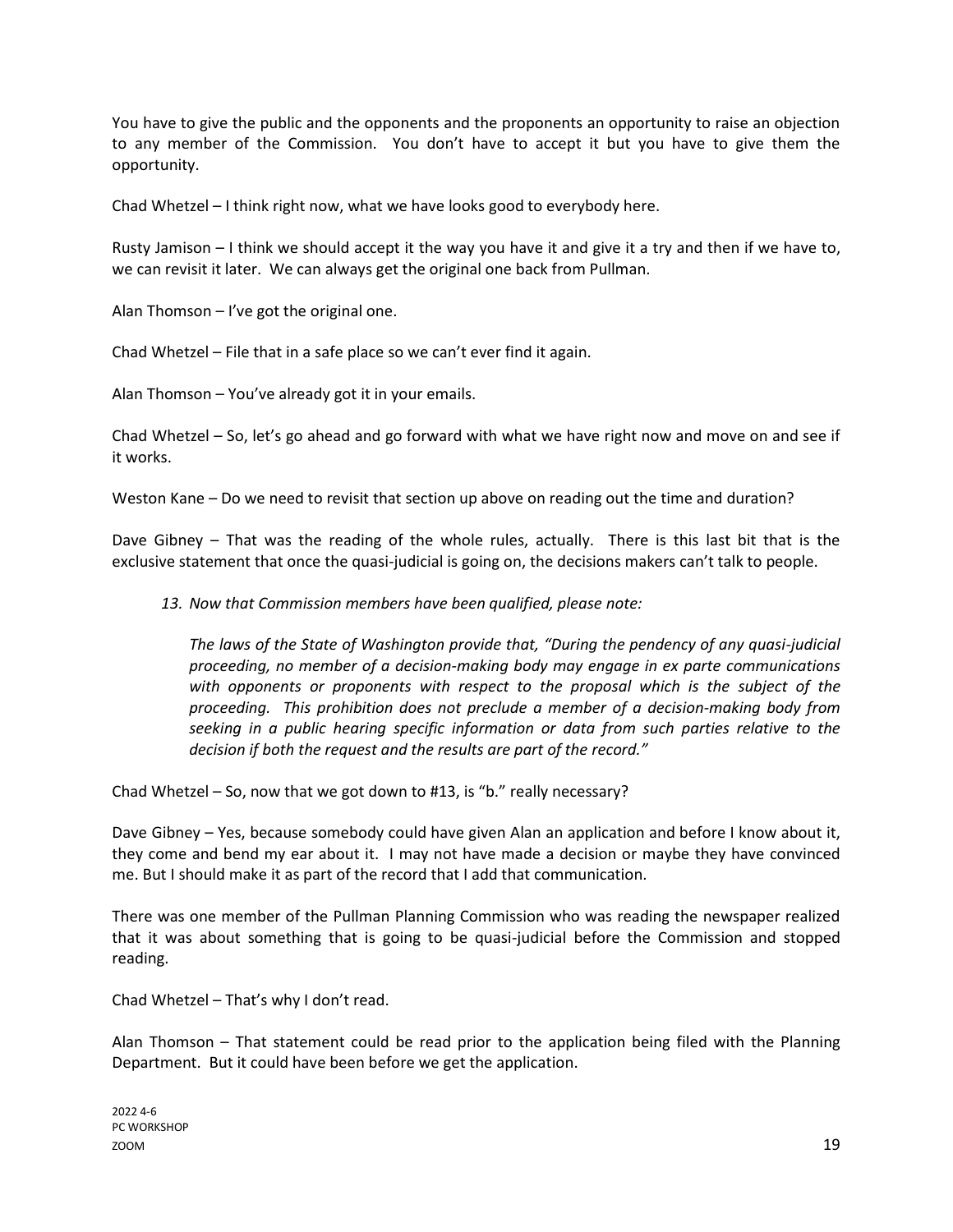Dave Gibney – That may taint my ability to be fair and impartial even though it was prior to existence. Even before filing, somebody could have convinced me it was a good idea.

Alan Thomson – I think that is important to know. A good question to ask.

Brian Davies – So you are talking about that statement on #13?

Alan Thomson – That would be after we have had an application and you are aware of it and the action is pending.

Chad Whetzel – And then #14, that is the end with the correct date?

*14. The hearing will open with a staff report.*

Alan Thomson – Yes.

Chad Whetzel – So, if we go basically with what we have here, what do we need to read and what don't we need to read at the opening of a meeting?

Dave Gibney – You're not going to like my answer, but if you don't read it into the record, it is not part of the record. Or you could have printed copies available for everybody and you could make a motion to include the rules as part of the record. But then people that don't look at it or don't understand or when you catch them at the end of the time and say that your time is up, they could say, "well, I didn't really understand that." It is a pain to have to read it all. I have never liked doing it but, if it's the rules you are going to follow and you don't put it into the record, it's not part of the record.

Chad Whetzel – Agreed.

Brian Davies – Like what you guys made me do last month at the start of our public hearing.

Chad Whetzel – You are welcome.

Dave Gibney – In Pullman we make those part of the record by adopting the Staff report that contains them as Exhibit 1.

Brian Davies – But you still have to read them?

Dave Gibney – No, not the Findings. We usually make the motion to adopt them "1-whatever as prepared by Staff and then x-y is drafted tonight."

Alan Thomson – If you are going to adopt them, you have to read them at the beginning of each hearing.

Chad Whetzel – No, that's fine. I don't mind. We can do that. It is not a problem. I think the only one that we would vary would be #5, with the number of minutes allowed to speak, and that depends on the night. We don't have to read that word for word if that is not what we are following.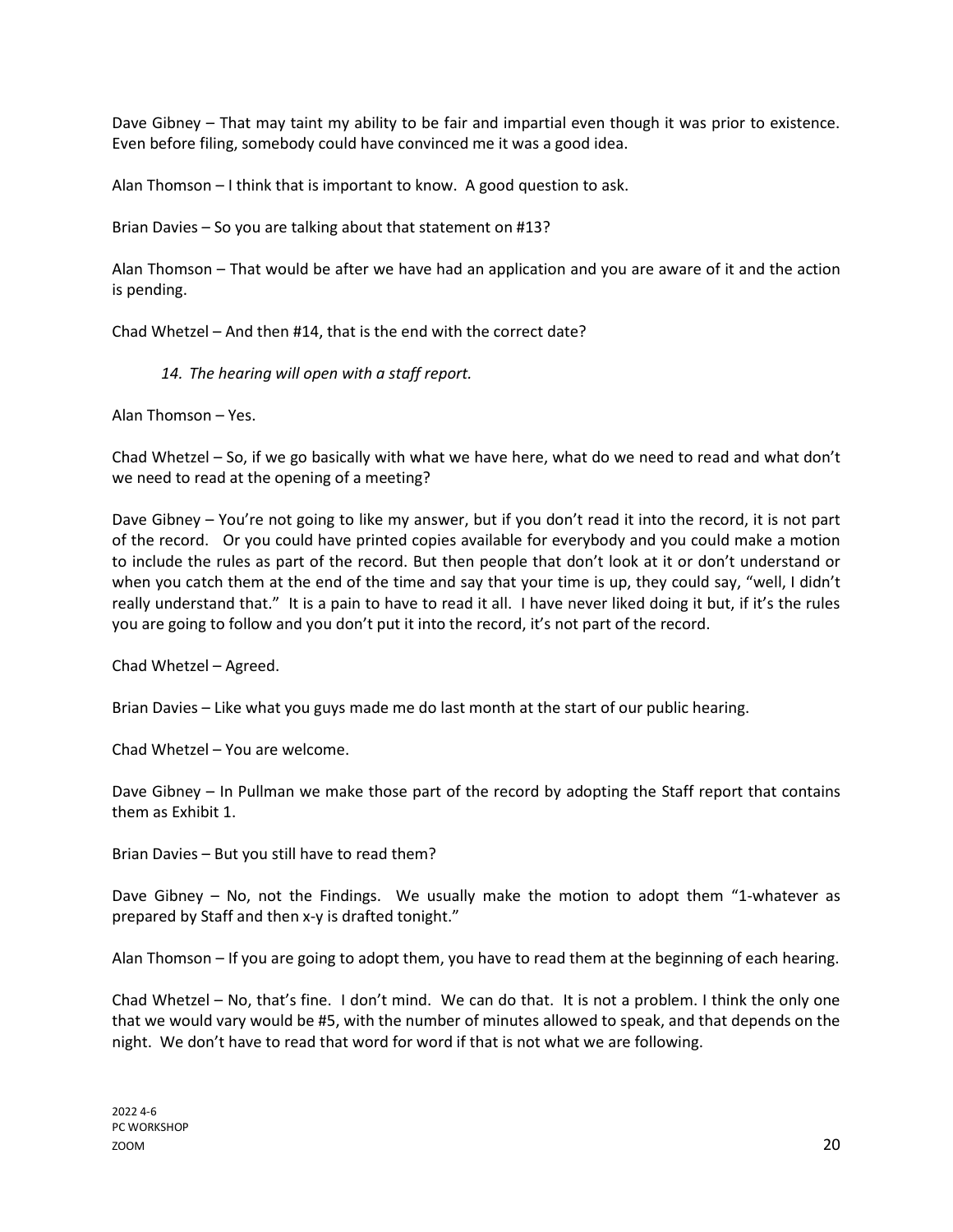Dave Gibney – There are two things in #5. One is time limits and the other is the surety to make an effort that both sides get equal time.

Rusty Jamison – The way I see it, we need to get a couple of hearings so we can try this out.

Alan Thomson – I'll go out and pound the pavement, Rusty.

Brian Davies – Let's put in a nuclear-powered reactor on Rusty's land.

Alan Thomson – I can see my retirement is imminent now.

Brian Davies – Something bigger than a wind farm.

Chad Whetzel – We can put it in the middle of the high security golf course that already surrounds the nuclear reactor.

Brian Davies – You mean that little cobalt reactor that is up there at WSU? It's pretty small. I've been in it.

Chad Whetzel – Surrounded by a high security golf course.

**MOTION** by Brian Davies and seconded by Rusty to approve the Quasi-judicial proceedings with the amendments. Roll call vote. Everyone voted yes. Motion passed.

Chad Whetzel – Okay, we will try these out some day soon. I think that is everything we have for tonight. Is there any new business?

Alan Thomson – There is nothing immediate. We now have the funding for the Shoreline Master Program updates. That was just done today. Ecology, we have the money, so now we have hired a consultant out of Spokane to take us through this one. We have to get a contract with them first. Then we will get the budget set and then the fun begins. In the not-too-distant future it will come to the Planning Commission but not imminently. It will probably be a few months before anything comes your way.

Dave Gibney – Is that a joint communities?

Alan Thomson – Yes, the unincorporated area of WC, us and six communities that all have shorelines in WC. So, we bundled that all together and the County is in charge of the budget. Malden got a pass, so they don't have to update their Shoreline Master Program. So, we will be launching that one soon here.

Other than that, there is nothing else for the PC at this point. Other than, when the Comp Plan is approved by the BOCC there will have to be some changes to the Development regulations. So, I will bring that to you in the next month or two. There are a bunch of changes that I am working on right now that will come to you first and then to the BOCC. That's it.

**MOTION** by Brian Davies and seconded by Weston Kane to adjourn the meeting. Motion passed.